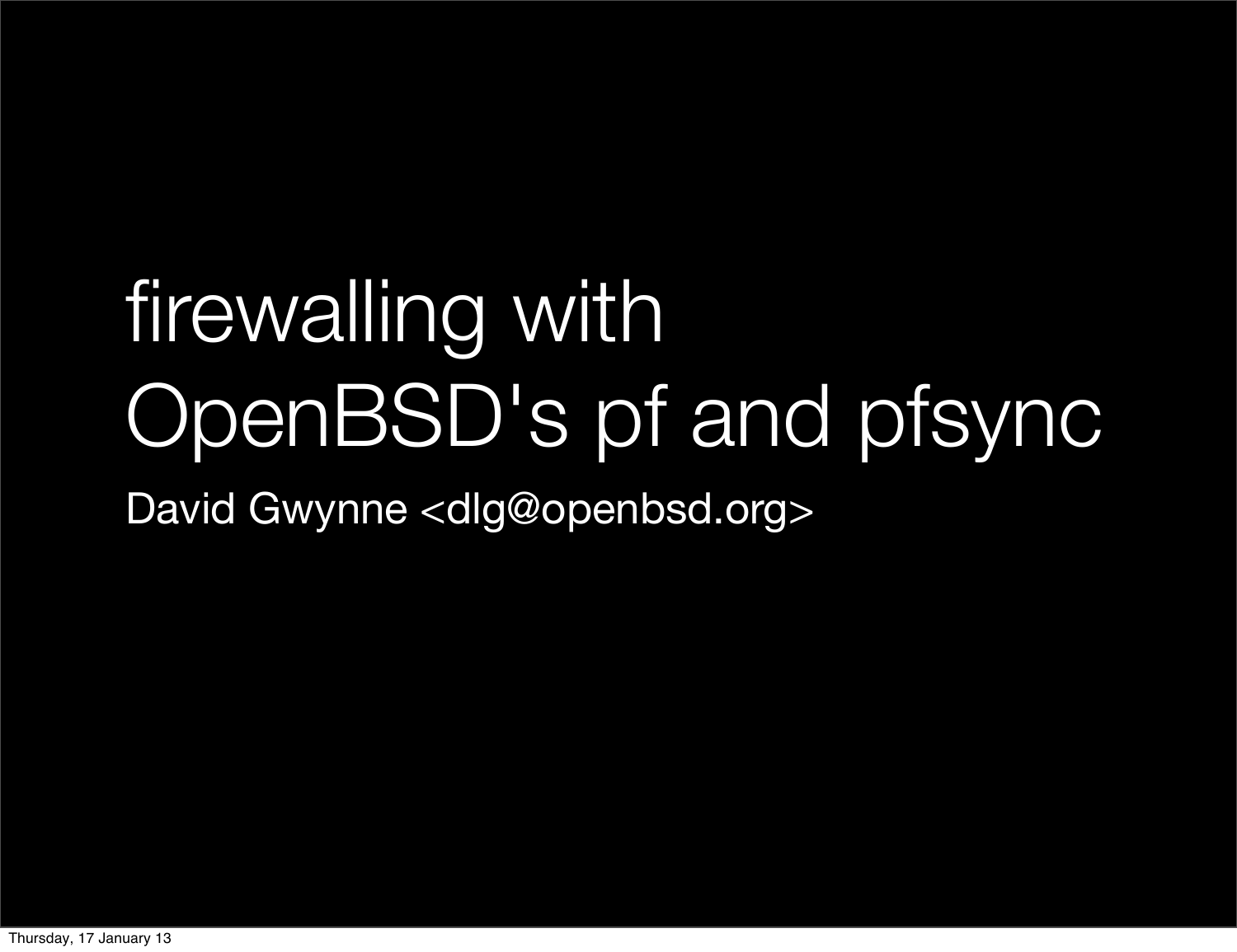## introduction

- $\rightarrow$  who am i?
- ‣ what is openbsd?
- ‣ what are pf and pfsync?
- how do i use them?
- **Allectuary 2015 in the Vietnian State Service State State State State State State State State State State State State State State State State State State State State State State State State State 30 and State State State**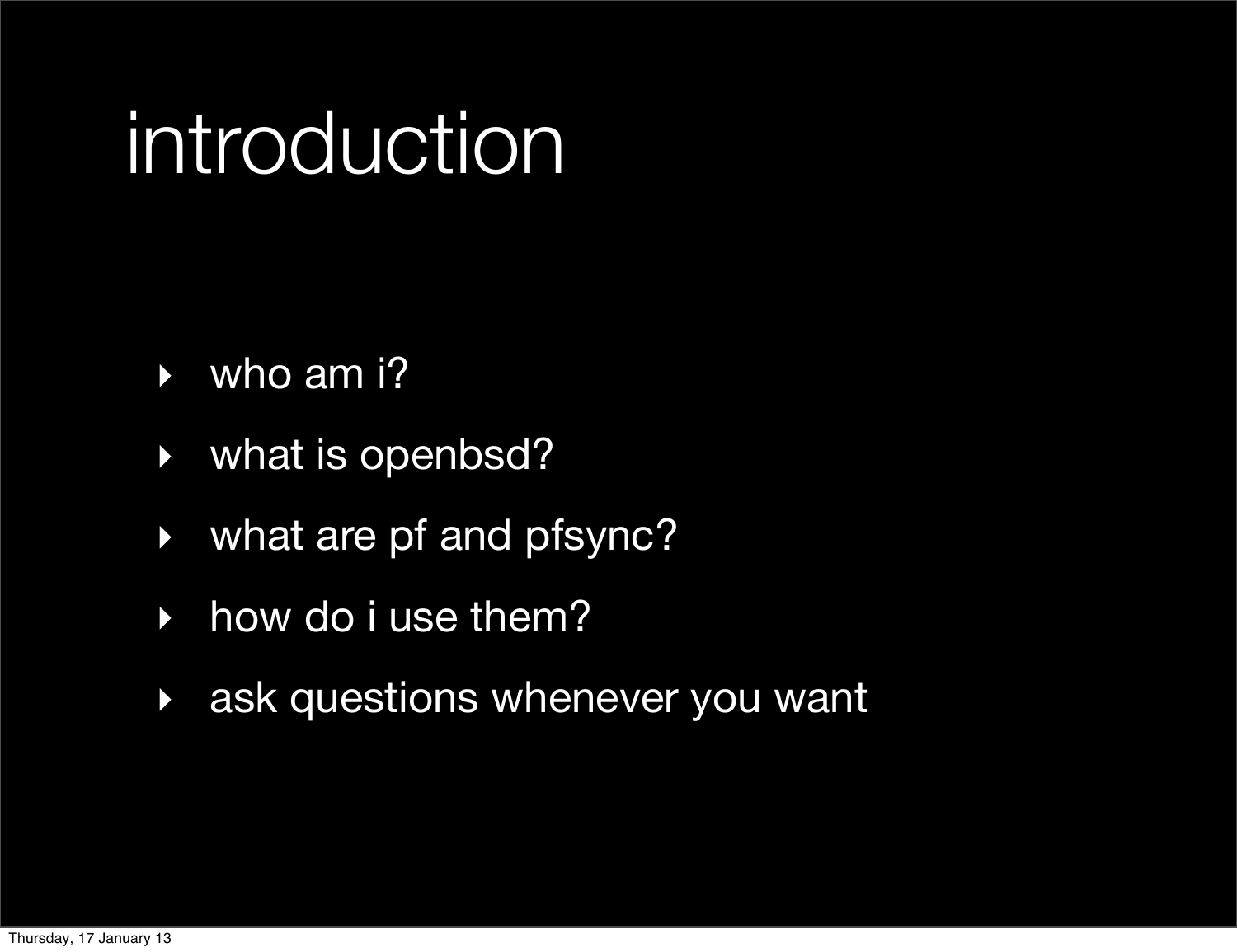## who am i?

- ‣ infrastructure architect in EAIT at UQ
	- $\rightarrow$  i do stuff, including run the firewalls
- ‣ a core developer in openbsd
	- ‣ i generally play with storage
	- ‣ but i play with the network stack sometimes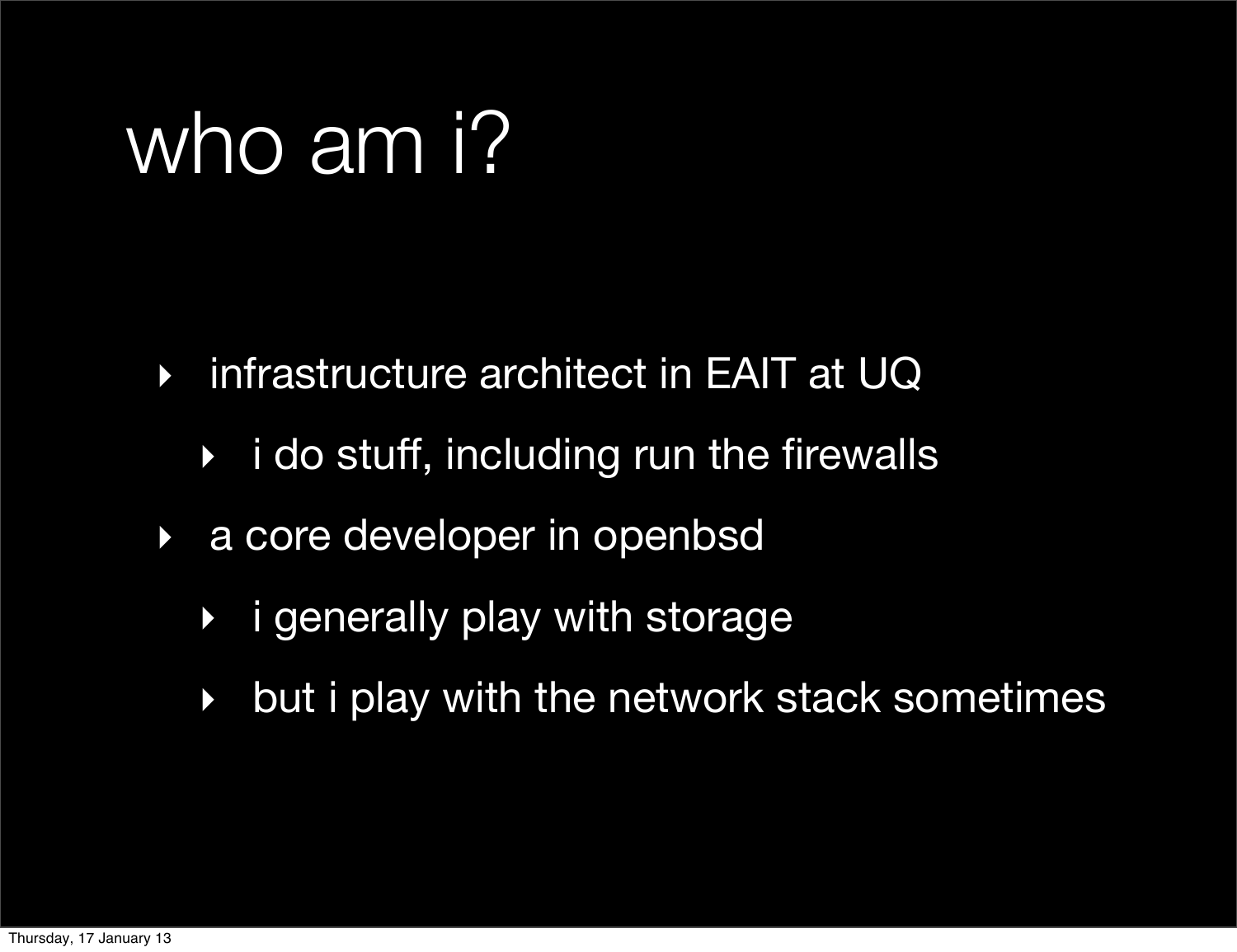- ‣ open source general purpose unix-like operating system
- ‣ descended from the original UNIX by way of berkeley and netbsd
- ‣ aims for "portability, standardization, correctness, proactive security and integrated cryptography."
- ‣ supports various architectures/platforms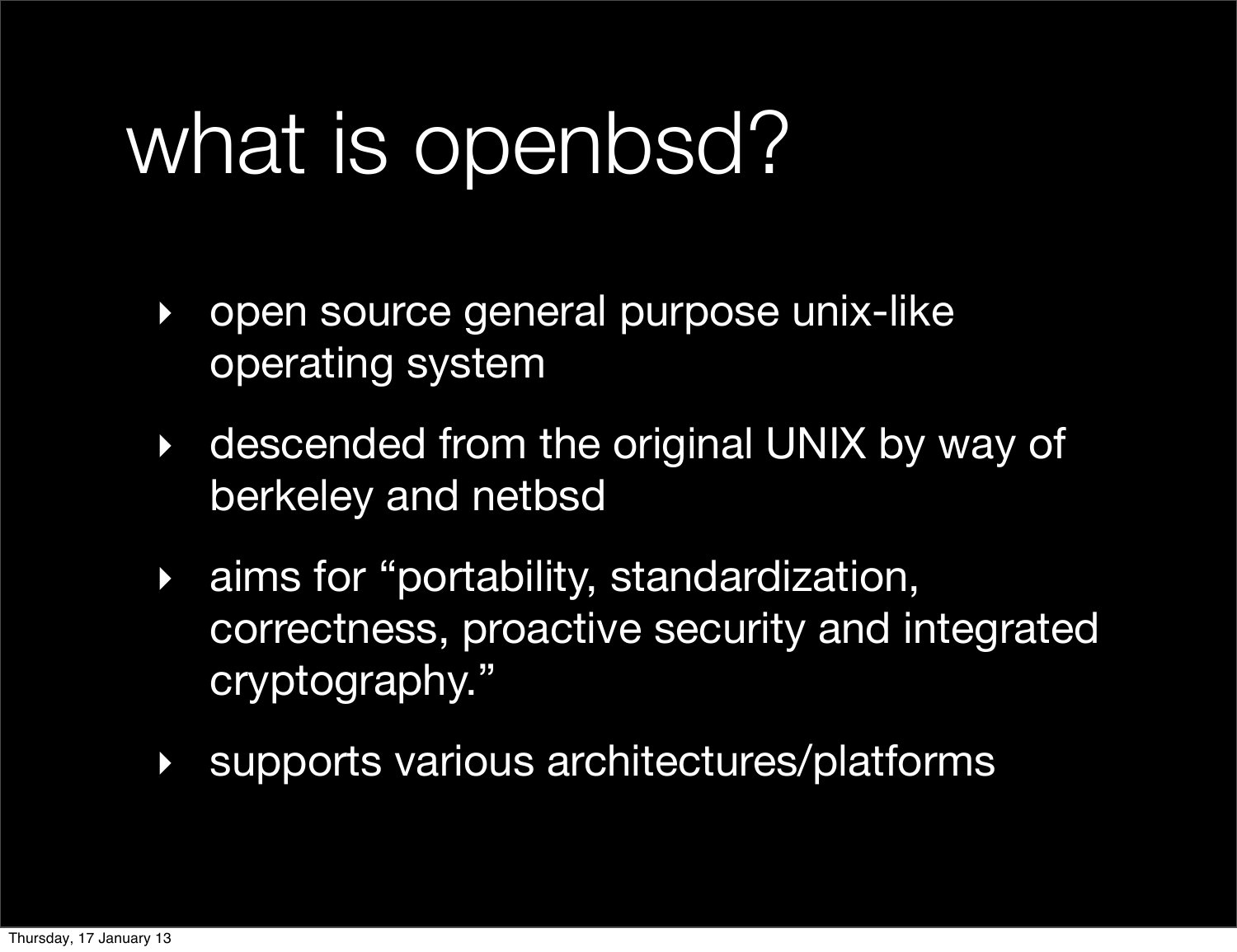- ‣ one source tree for everything
	- ‣ kernel, userland, doco
	- ‣ bsd/isc/mit style licenses on all code (with some historical exceptions)
- ‣ 6 month dev cycle resulting in a release
- ▶ 3rd party software via a ports tree
- ‣ emergent focus on network services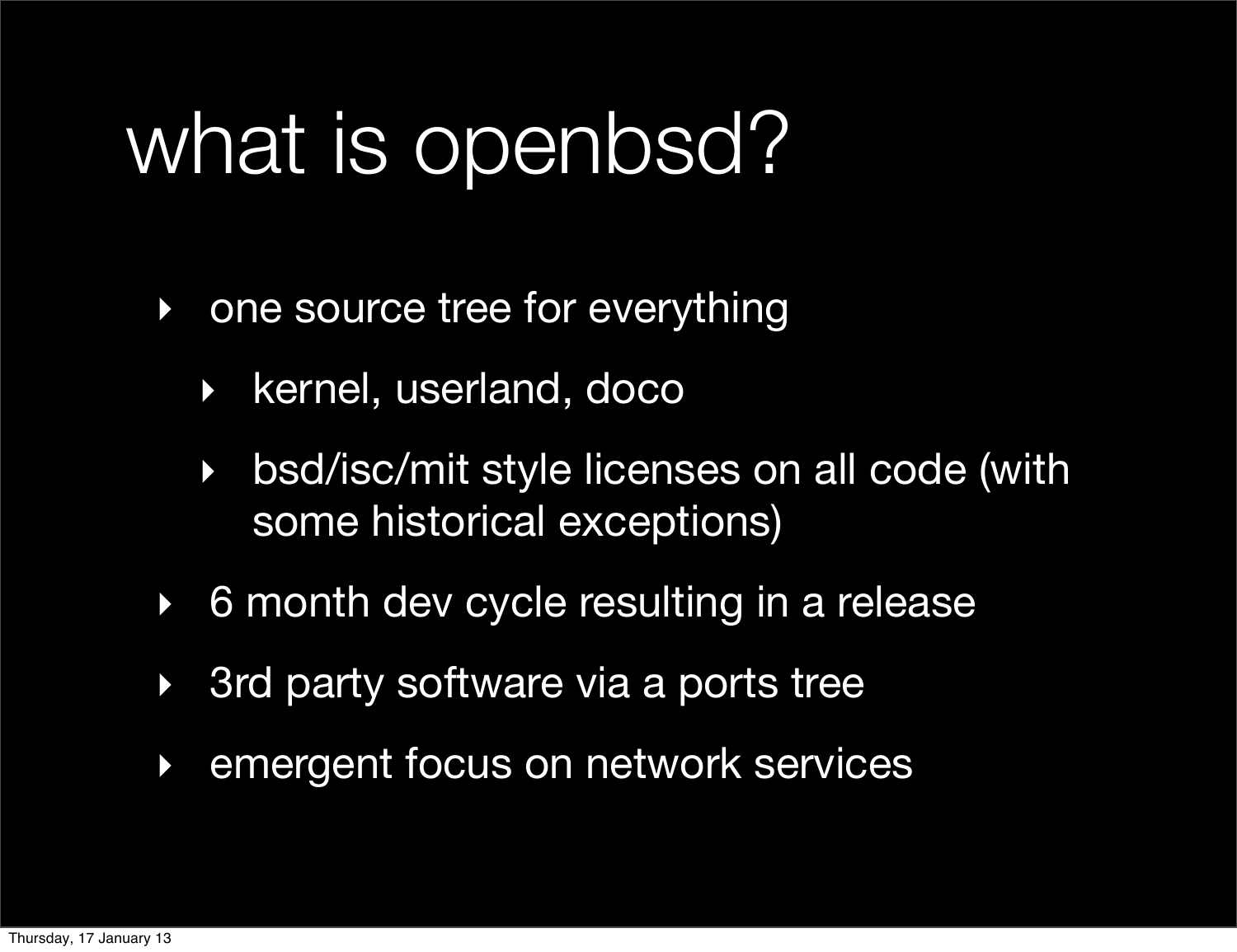- ‣ it is very aggressive
	- ‣ changes up and down the stack (compiler to kernel) to make a harsher, stricter, and less predictable runtime environment
	- ‣ minimal or no backward compatibility as things move forward
	- ‣ whole tree is checked for new bugs
	- ‣ randomise as much as possible all over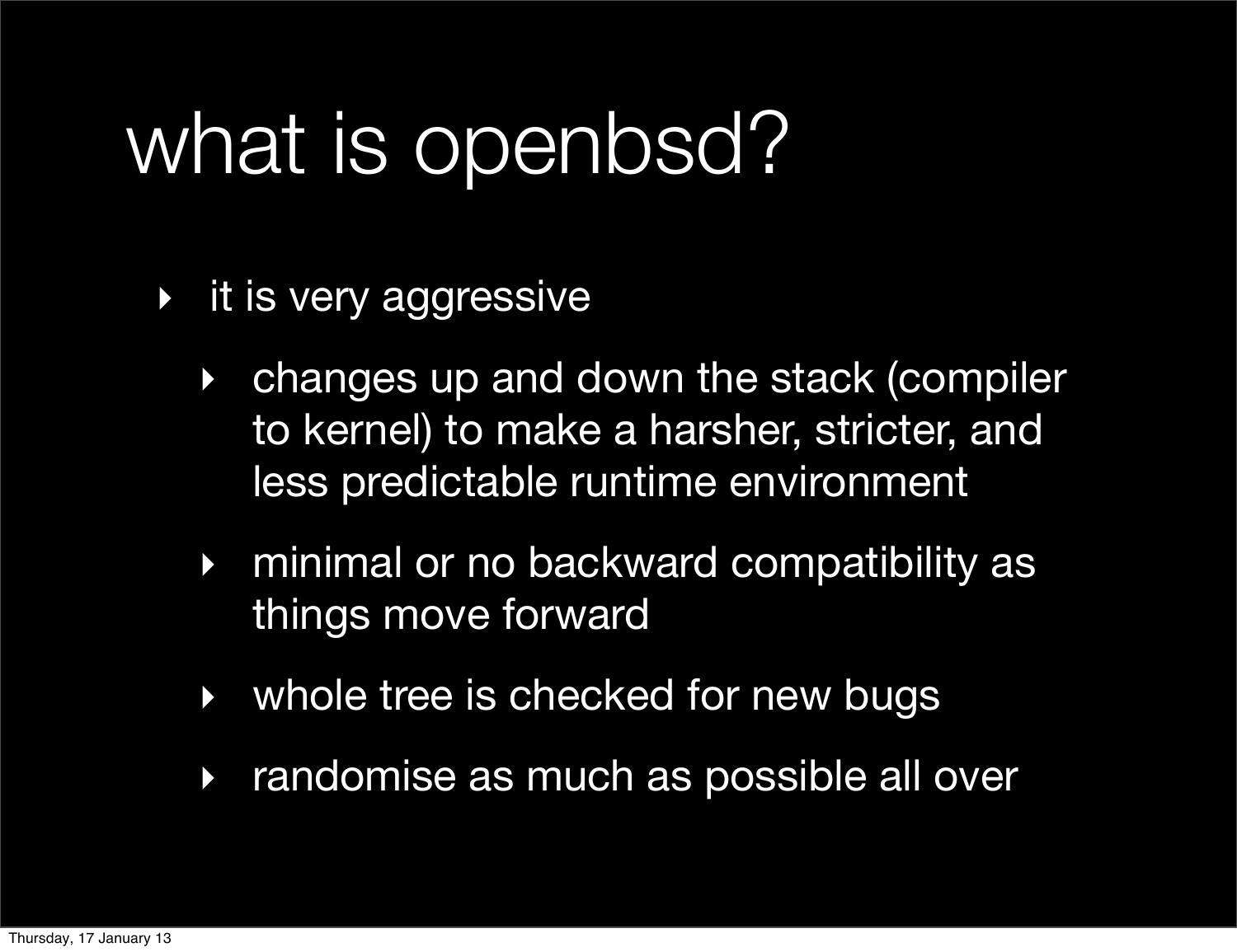- ‣ it is extremely conservative
	- ‣ tree must compile and work at all times
	- ‣ big changes go in at the start of the cycle
	- ‣ we're not afraid to back stuff out
	- ‣ peer review is necessary
	- ‣ we do back away from some tweaks for the sake of usability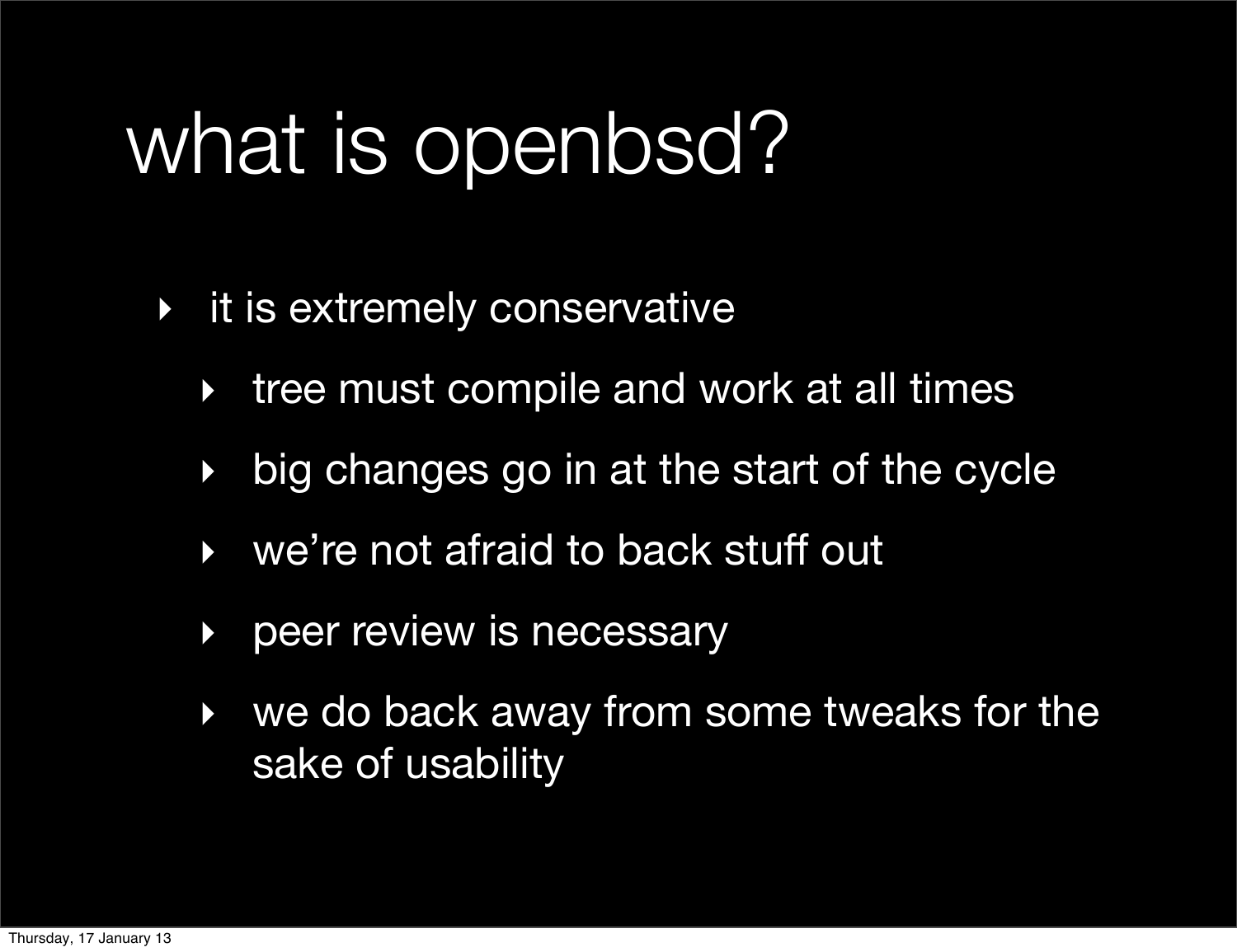#### what is pf?

- ‣ short for packet filter
- ‣ the successor to IP Filter (ipf)
	- ‣ ipf was removed due to license issues
- ‣ the exec summary is that it is a stateful filter for IP (v4 and v6) traffic
	- ‣ does a little bit more than that though...
- ‣ enabled by default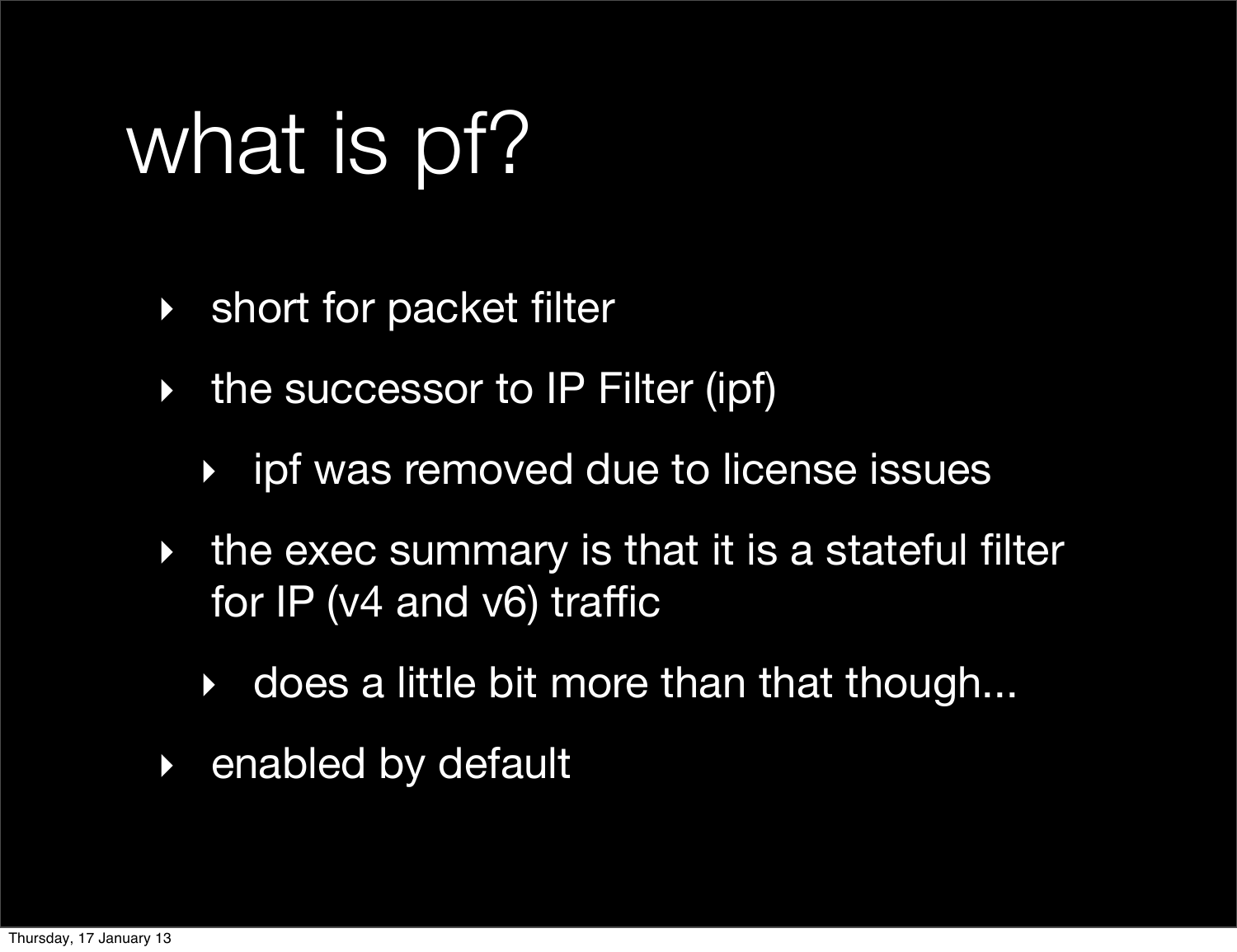### stateful filtering

- ‣ the firewall tracks connections through it
	- ‣ src+dst ip, proto, ports, etc
	- ‣ red-black tree used for lookups (O(log n))
- ‣ pf states track tcp windows and such
- ‣ each state takes memory, so there is a limit
- ‣ packets without a state fall through to ruleset evaluation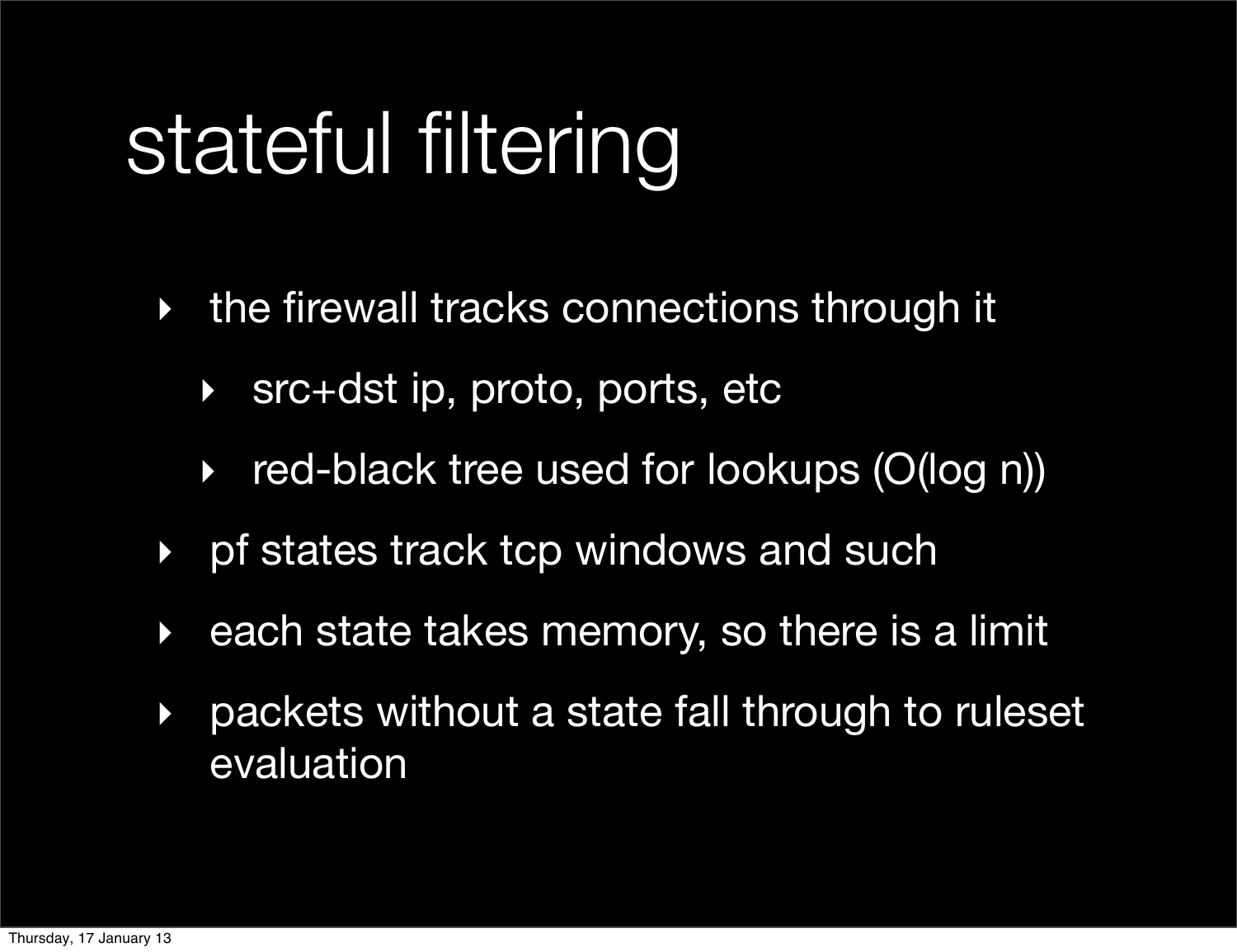## pf rules

- ‣ basically a list of things to match on
	- ‣ eg, v4/v6, src+dst ip, protocol, ports, interface, direction, tcp flags, socket owner +group, icmp type, probability, and more...
- and what to do
	- ‣ pass/block/match, nat/rdr, divert, custom routing, tag, label, short circuit, and more...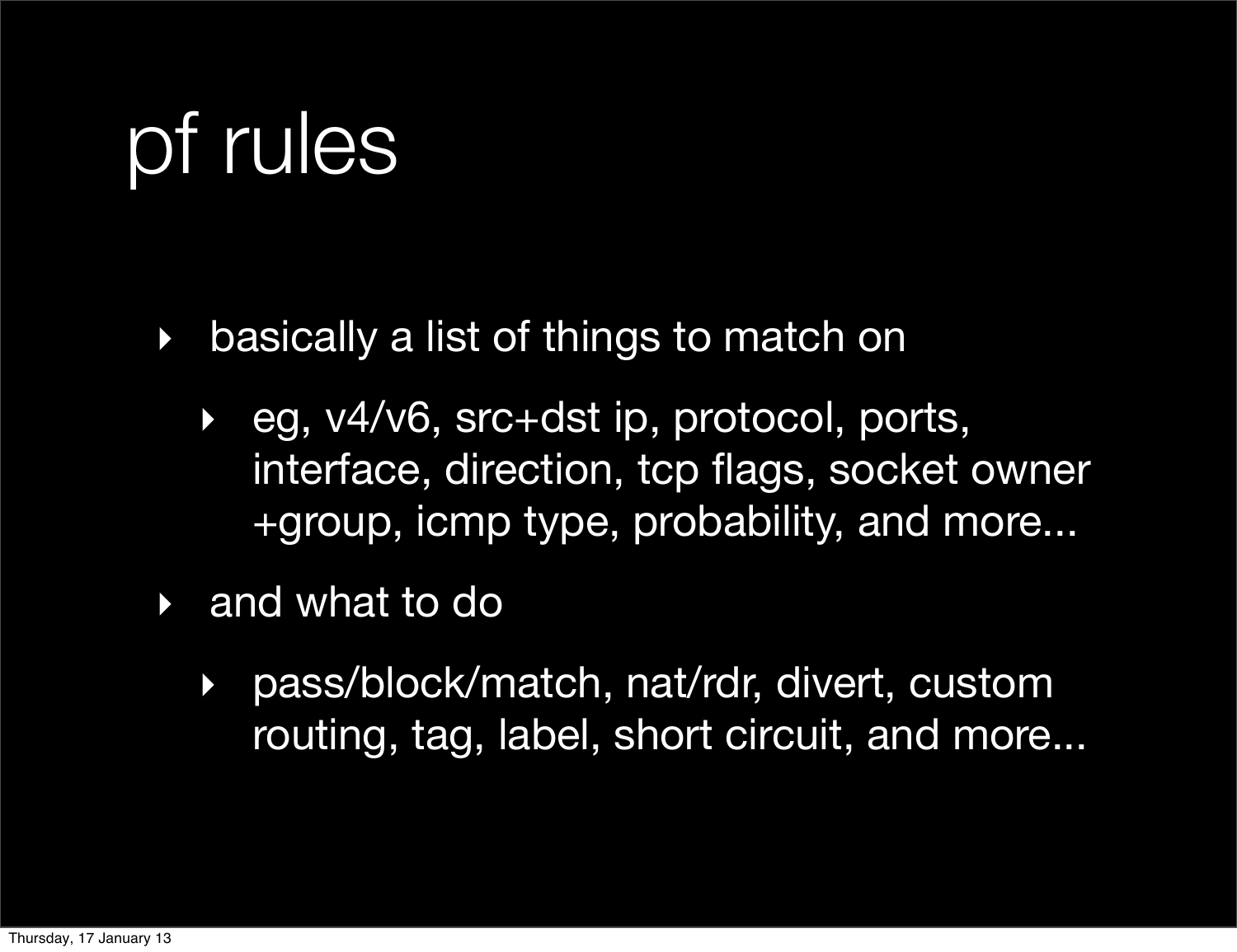## pf rules

- ‣ last match wins (quick can short circuit)
- ‣ implicit keep state (but optional)
	- ‣ packets matching states get passed, so rules only have to allow the first packet
- ‣ ruleset loads are atomic and do not disturb existing states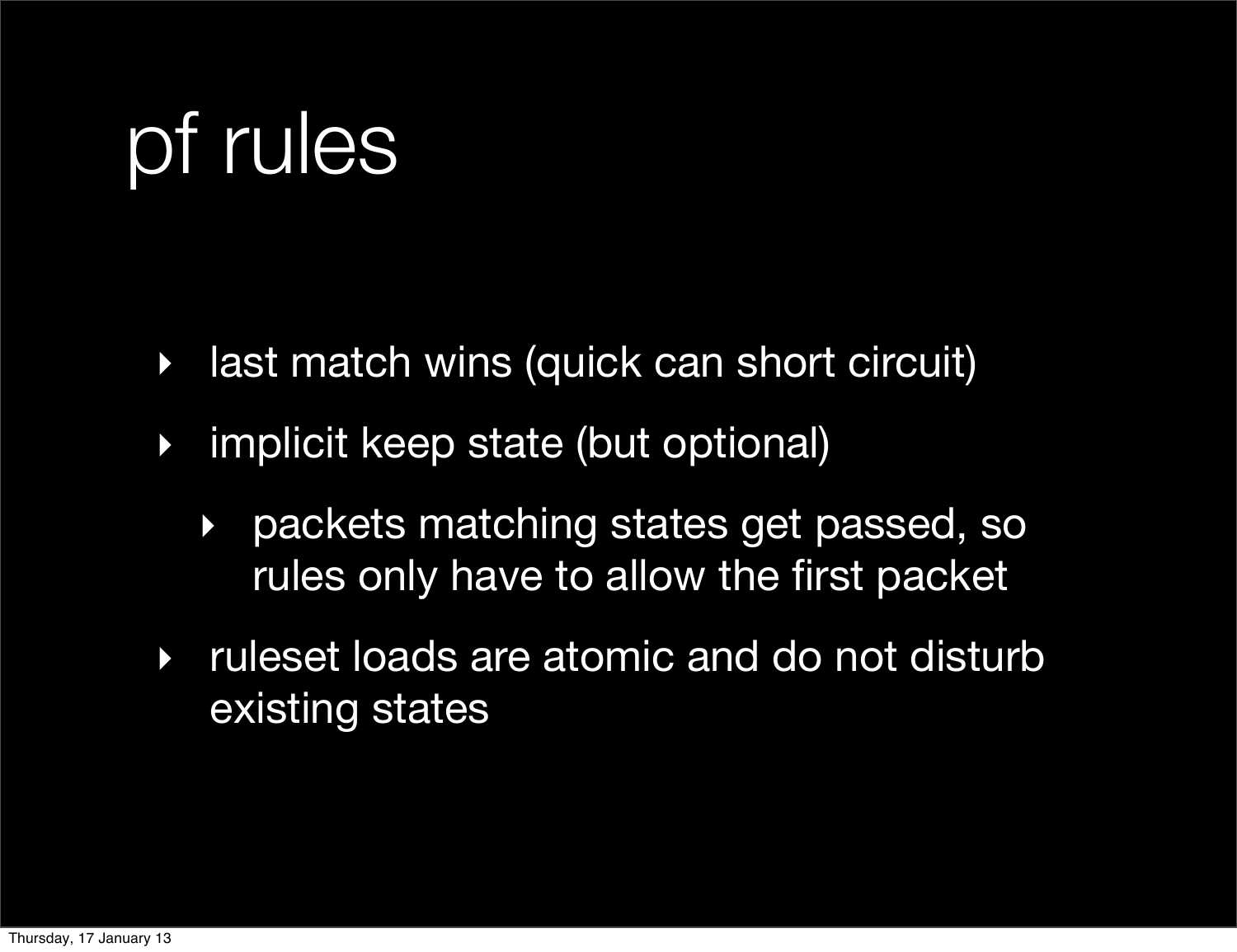### pf in the stack

- ‣ sits between the traditional network stack (socket layer and forwarding) and interfaces
	- ‣ pf is run twice for forwarded packets, once coming into the stack and again going out
- **Intervalle Set into other parts of the stack** though, and links to itself and other bits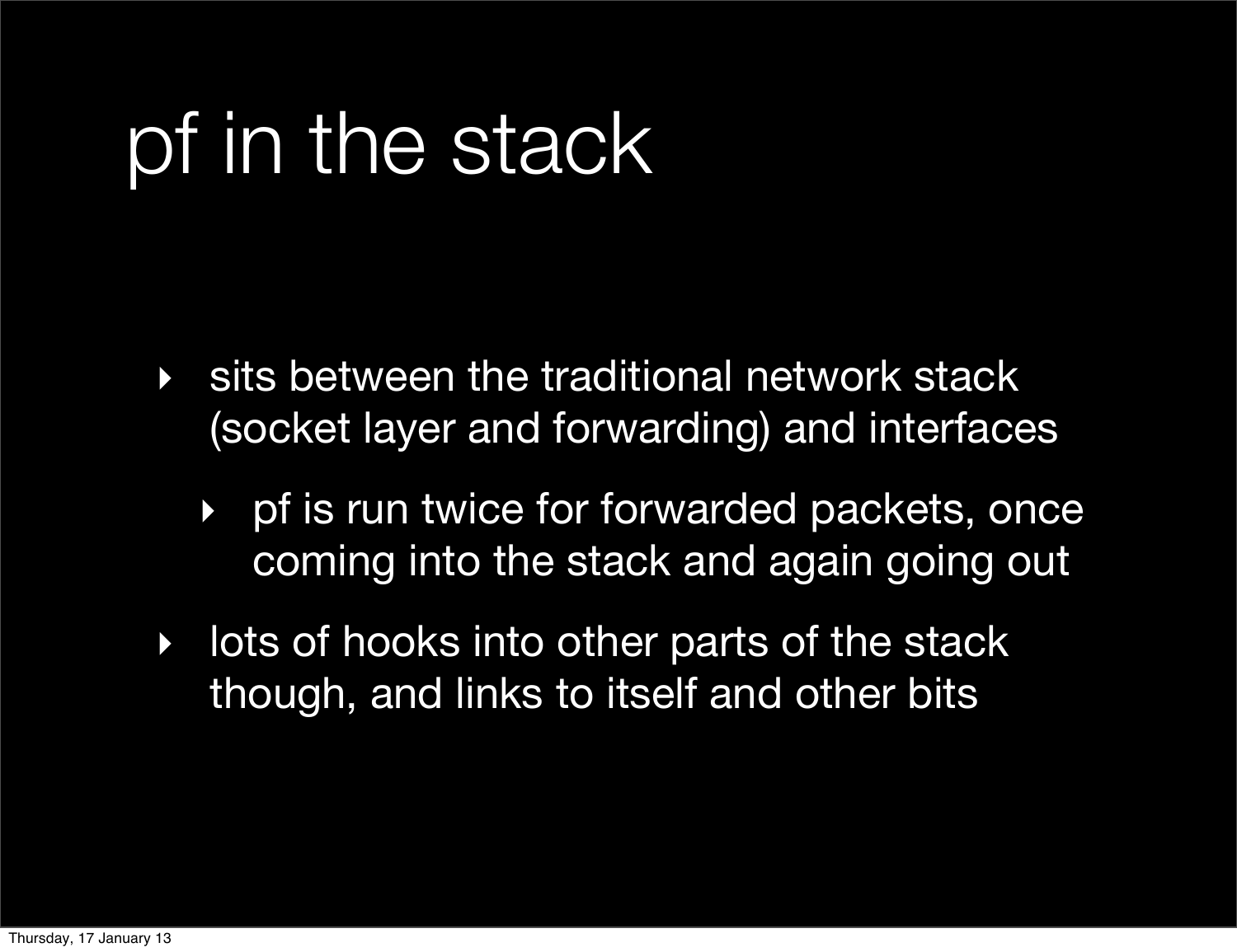## pf in practice

‣ pfctl(8) and pf.conf(5) for controlling pf

pfctl -d disable pf

pfctl -e enable pf

pfctl -si show info

pfctl -ss show states

pfctl -sr show rules

pfctl -nf /etc/pf.conf parse rules

pfctl -f /etc/pf.conf parse and load rules

systat pf watch -si type stats tick over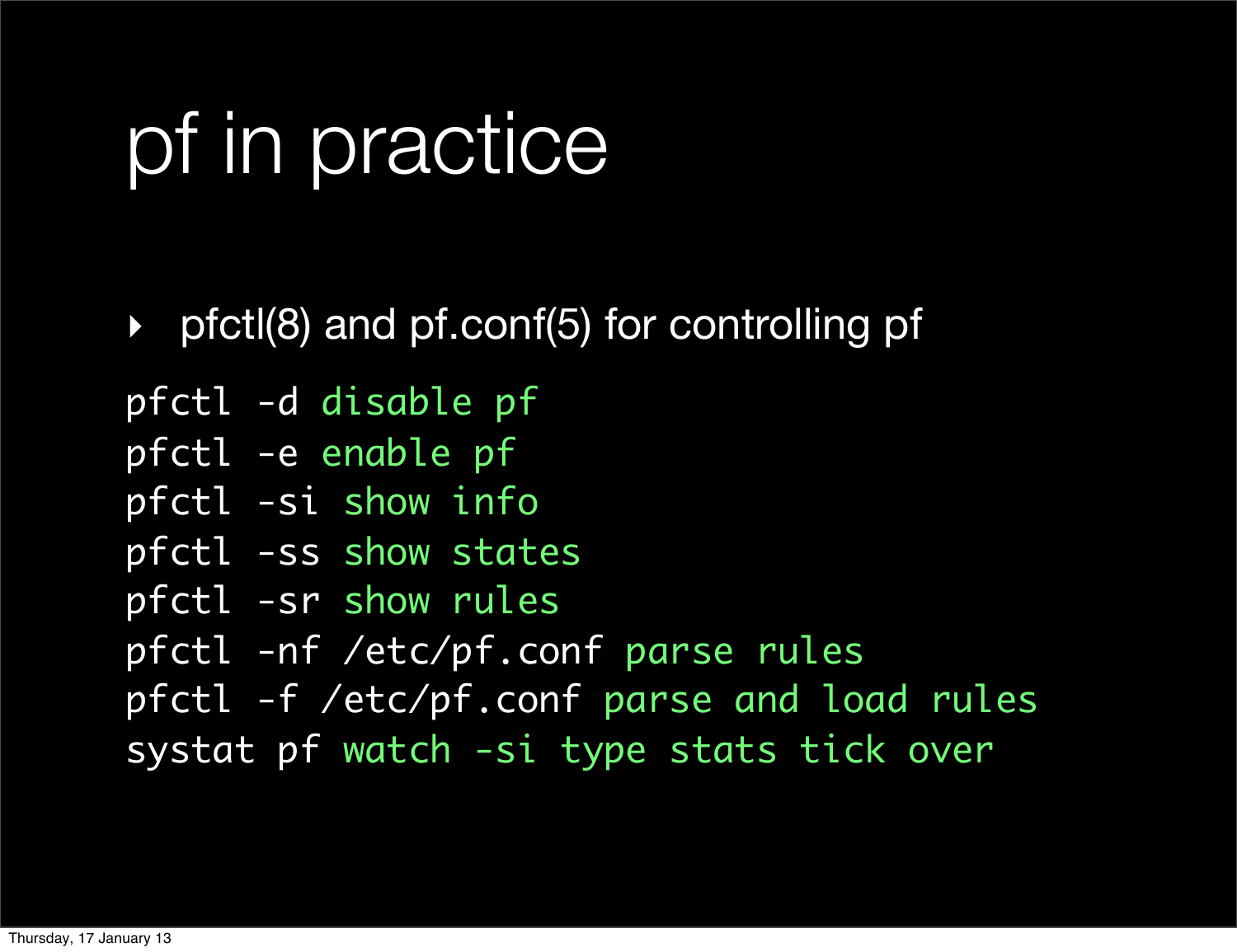### pf in practice: nat at home

- ‣ net is on pppoe0, internal is on em0
- ‣ sysctl net.inet.ip.forwarding=1

block pass on em0 pass out quick on pppoe0 from (pppoe0) pass out on pppoe0 from em0:network \ nat-to (pppoe0)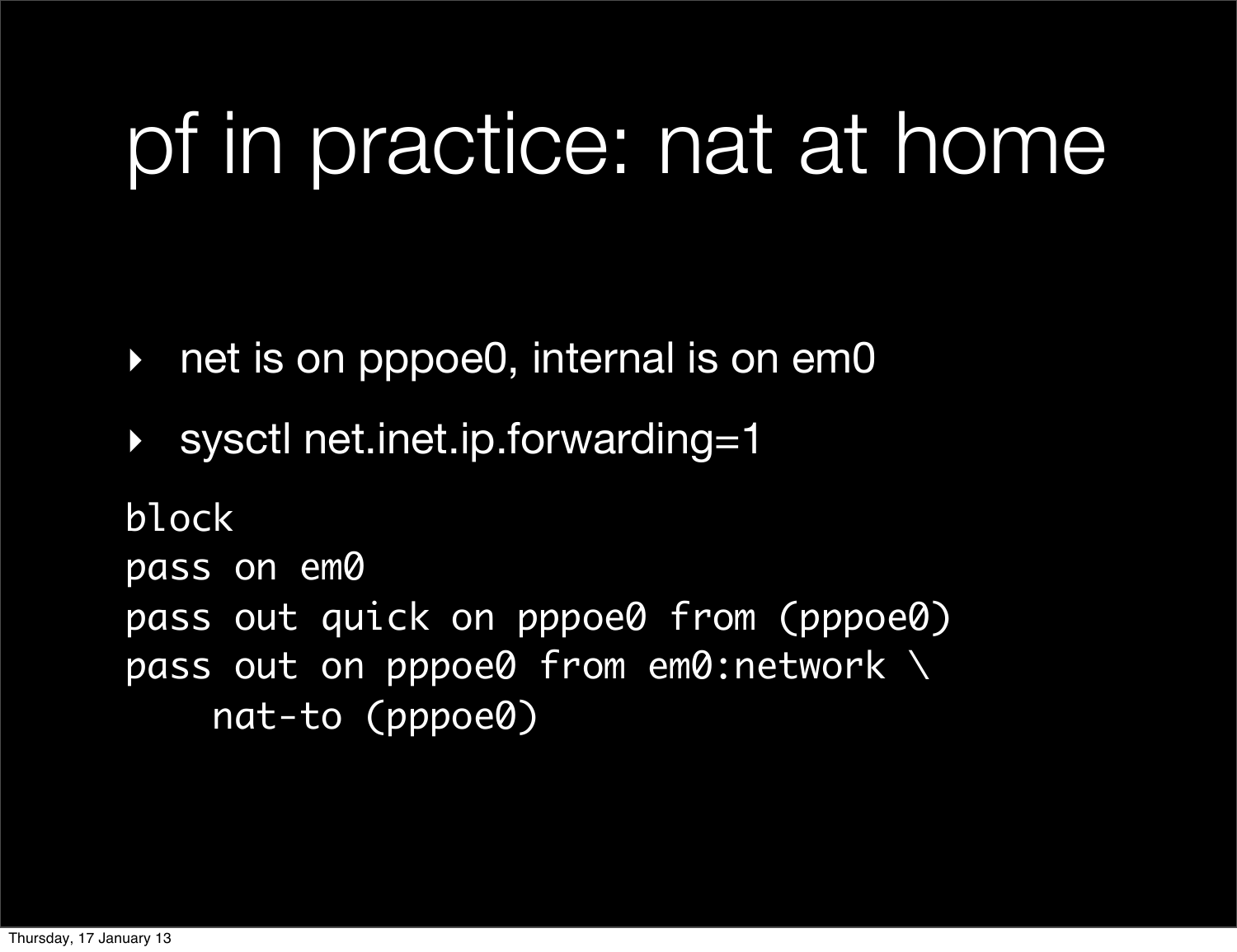#### pf in practice: anti-DoS

block pass in on em0 from \$mgmt\_net to port ssh pass in on em0 to port www  $\setminus$  keep state (max-src-states 80 \ tcp.closed 5) \ synproxy state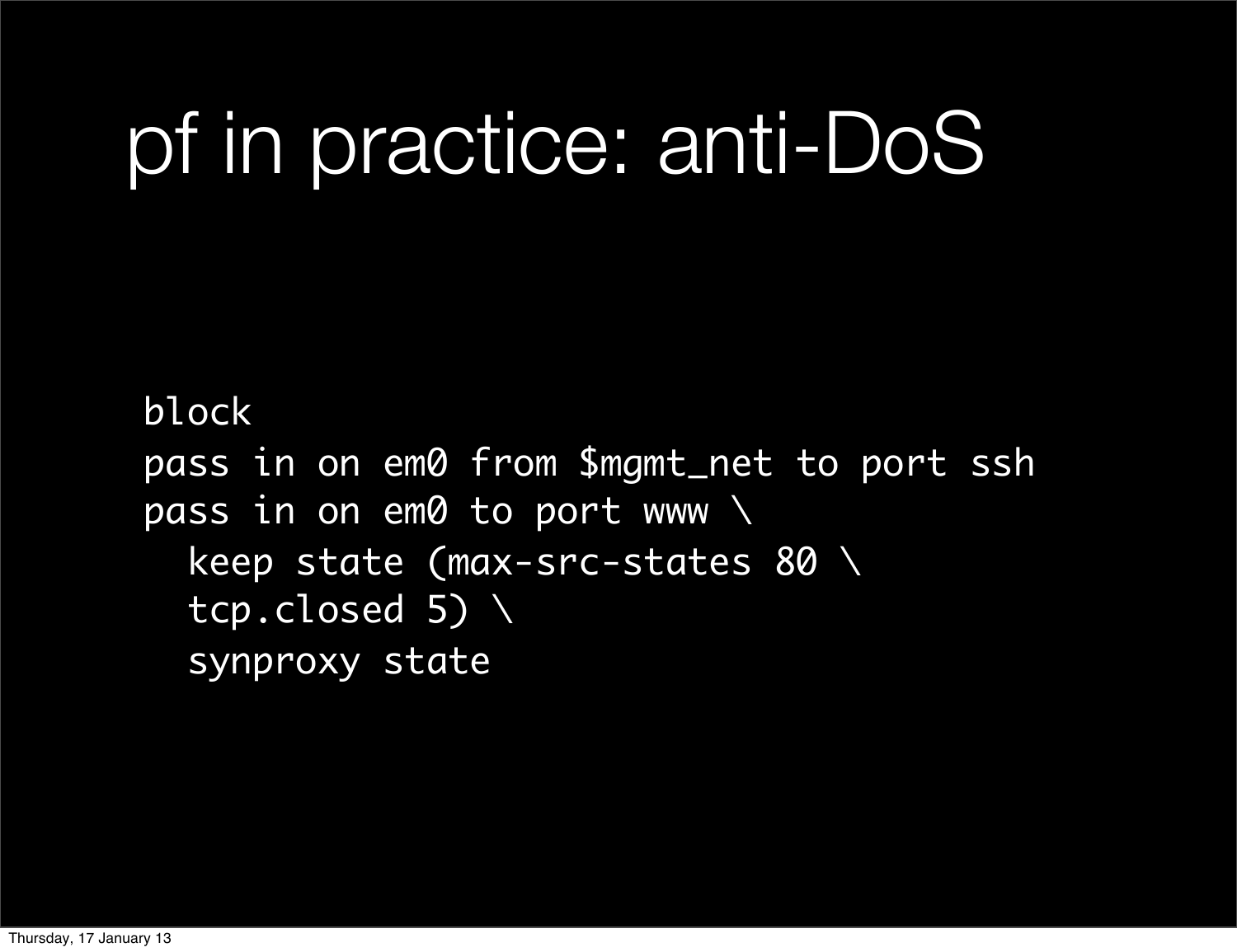### pf in practice: remote site

‣ net: pppoe0, internal: em0, vpn: gif0

block pass on em0 pass in on gif0 pass out on gif0 to \$central\_net \ received-on em0 block out quick on pppoe0 to \$central\_net pass out quick on pppoe0 from (pppoe0) pass out on pppoe0 from em0:network \ nat-to (pppoe0:0)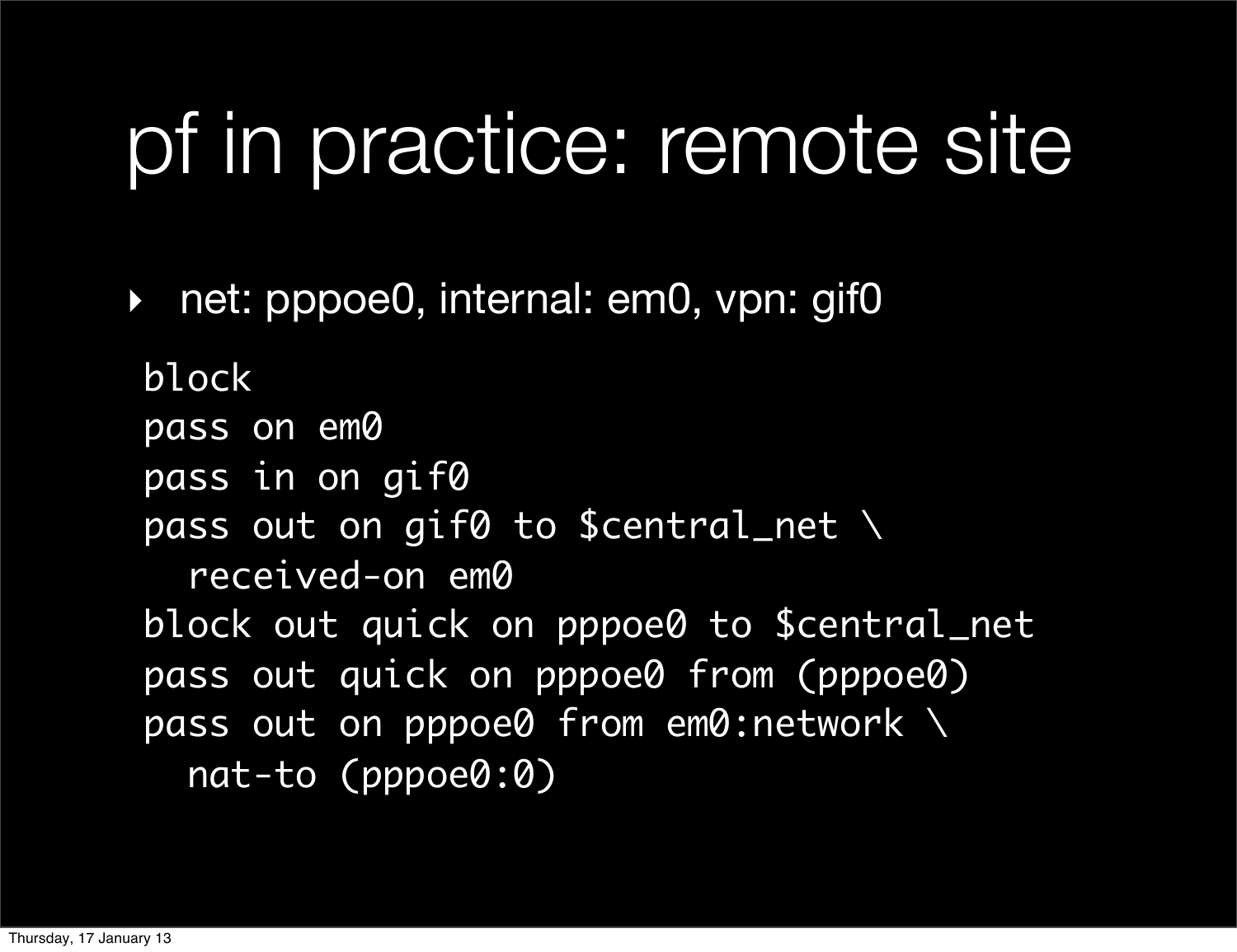### pf in practice: lots of nets

- ‣ net: trunk0, internal: vlan0-60, dmz: vlan100
- ‣ internal interfaces are in the "staff" ifgroup

block

antispoof for  $\{$  vlan0 vlan1 ... vlan60  $\}$ # block drop in on ! vlanX \

# from vlanX:network to any...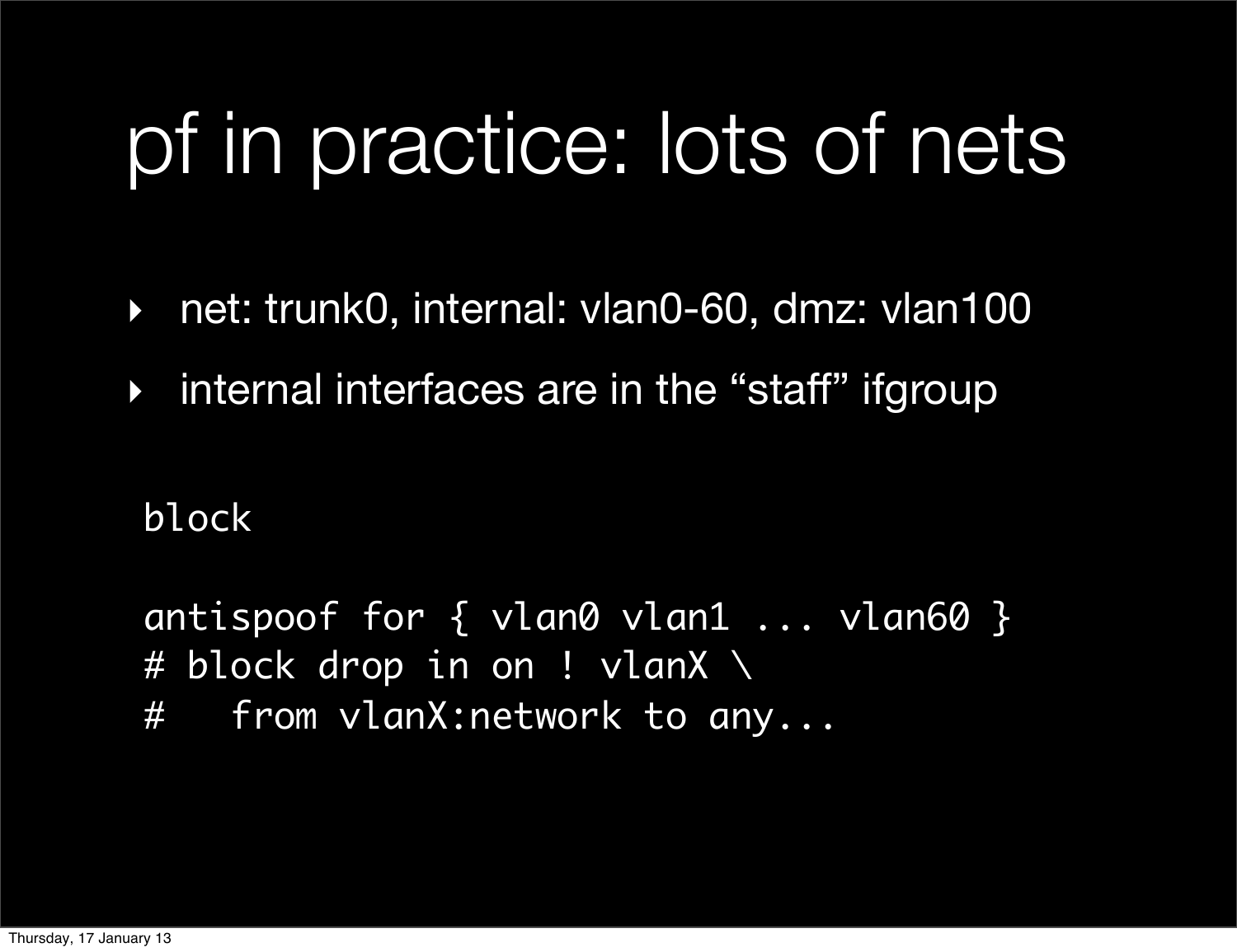#### pf in practice: lots of nets

pass in on trunk0 pass out on trunk0 received-on staff

pass out on vlan100 proto tcp \ to \$web port { 80 443 } pass out on vlan100 proto tcp \ to \$files port { 139 445 } \ received-on staff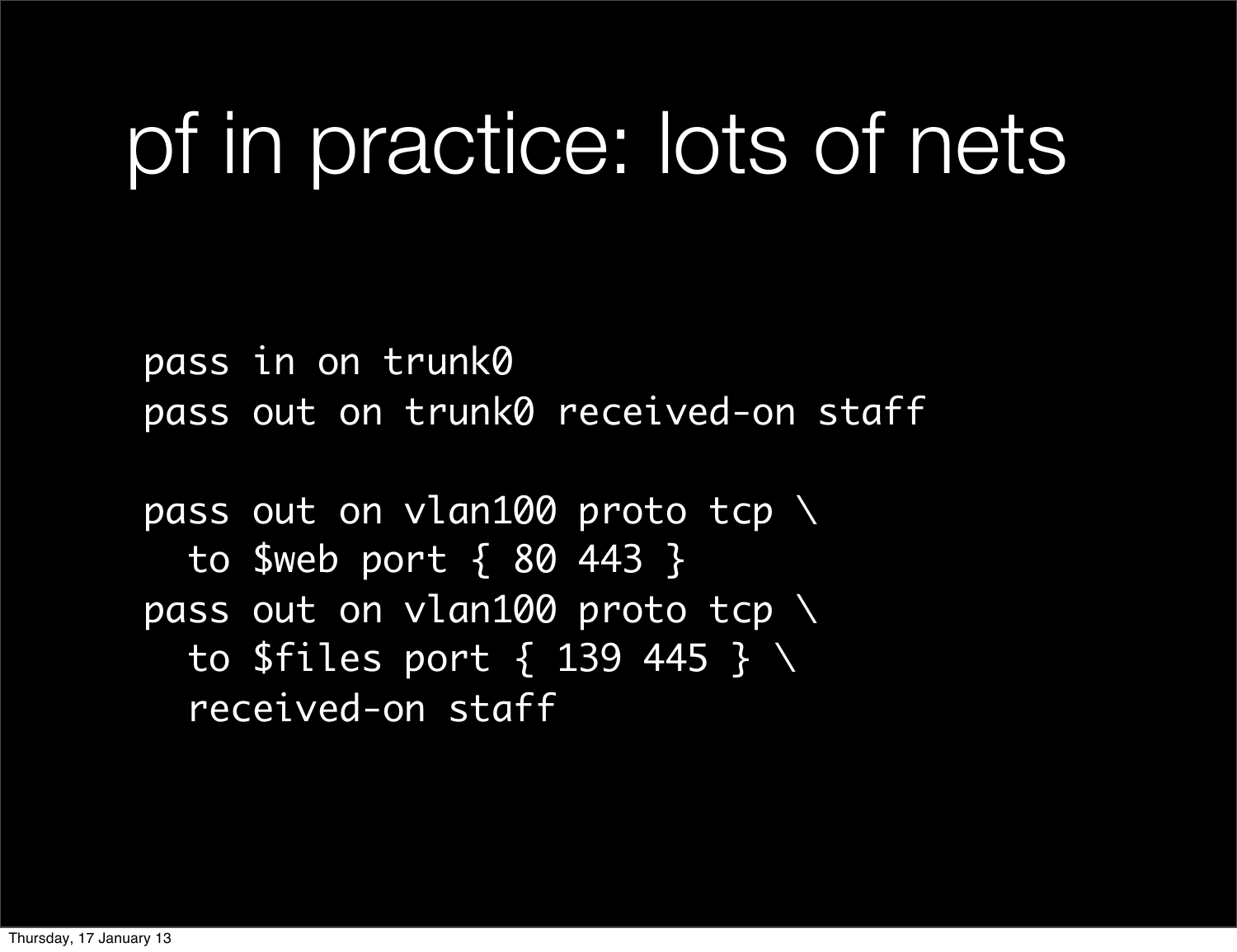## pf in practice: ftp

# /usr/sbin/ftp-proxy

```
anchor "ftp-proxy/*"
pass in quick proto tcp to port ftp \
   rdr-to 127.0.0.1 port 8021
pass out quick user proxy
```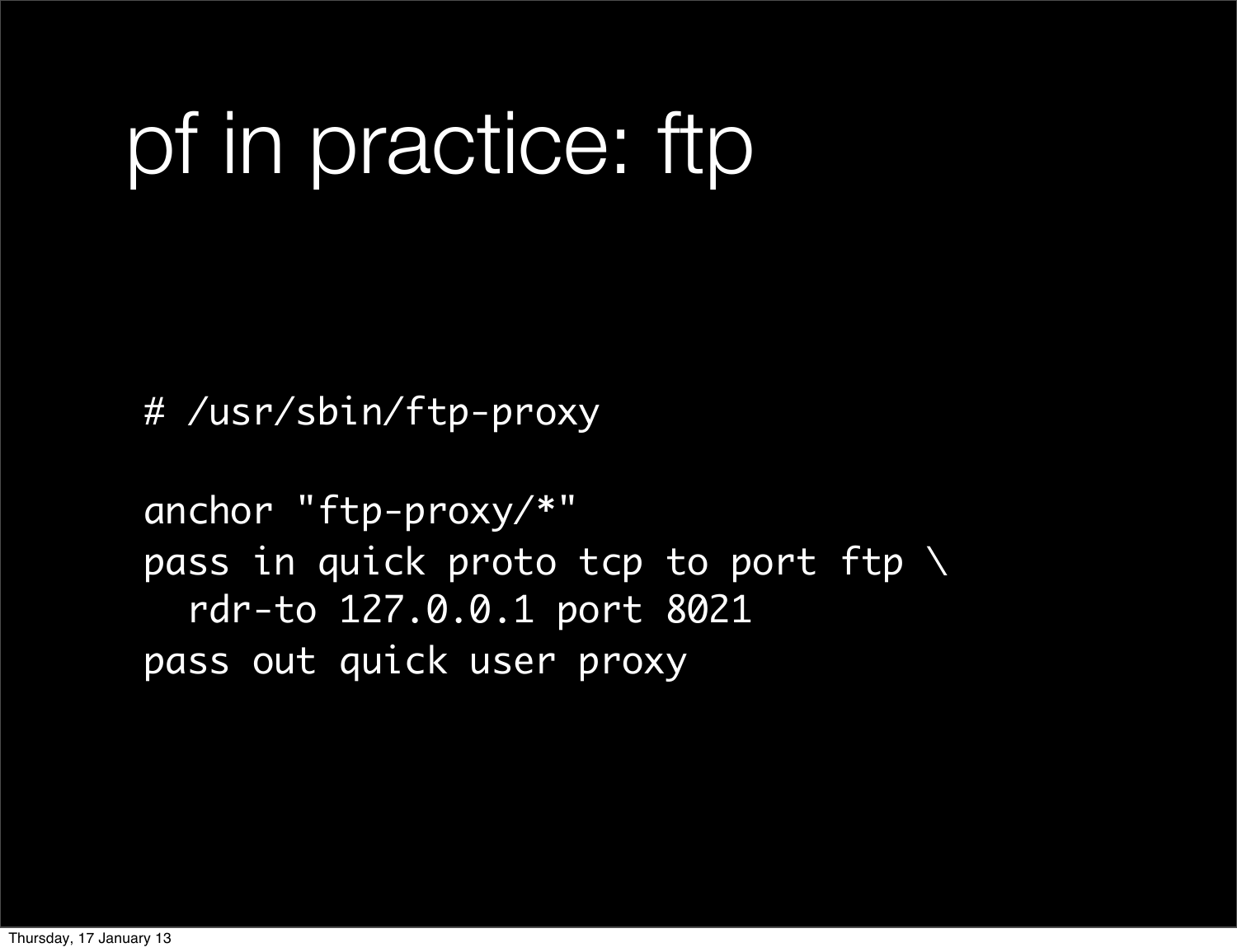## pf.conf

- ‣ there are a lot of other useful config bits
	- ‣ tables: radix trees instead of single ips
	- ‣ macros: foo=192.168.1.1; pass from \$foo
	- ‣ lists: pass to \$foo port { 80 443 }
	- ‣ ruleset optimiser and skip steps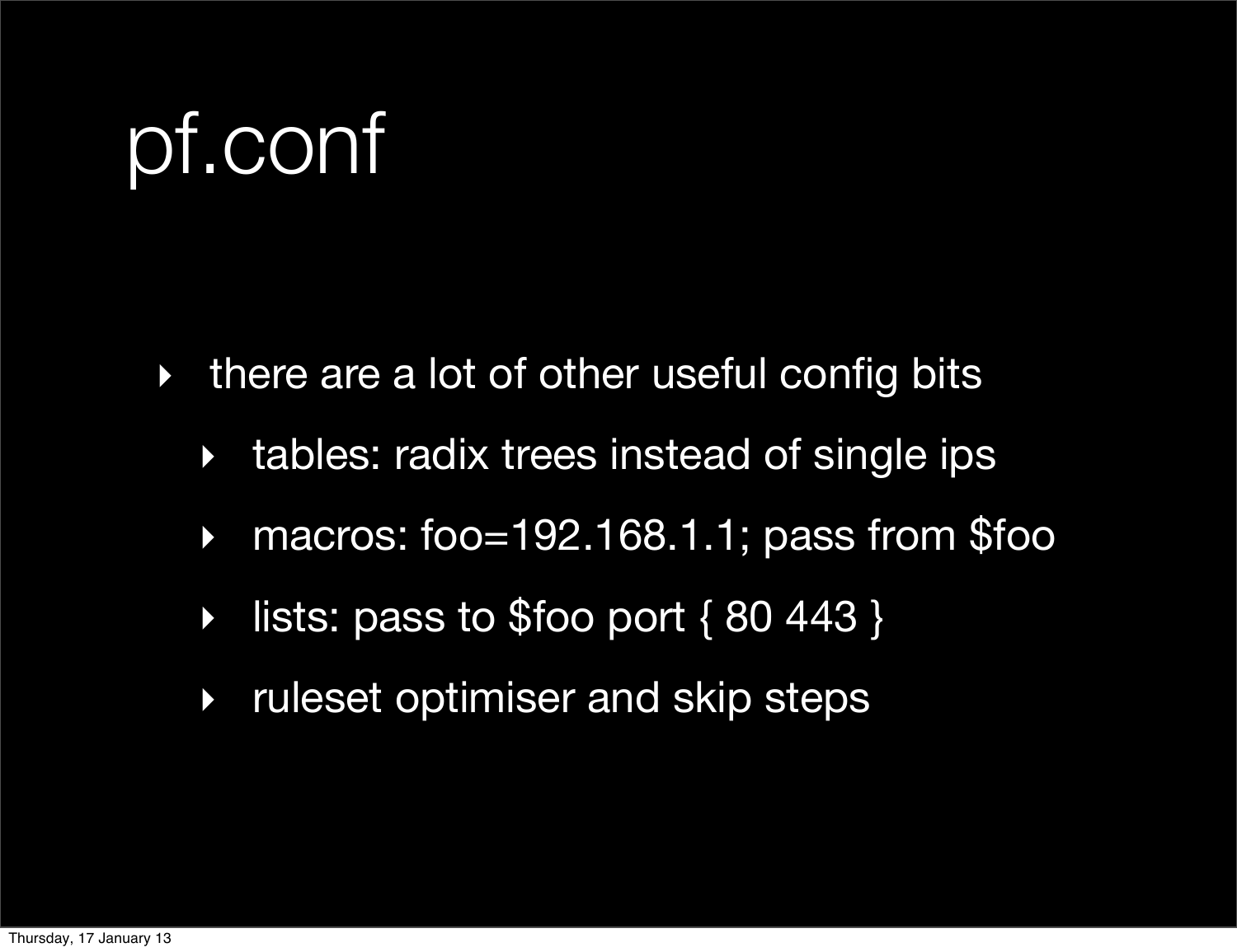### failover

- ‣ one day your box will fail
	- ‣ so buy two!
- ‣ but your ruleset only allows connections to start, not continue
	- ‣ or you write really bad rulesets
- ‣ you need the states on the spare box for failover to work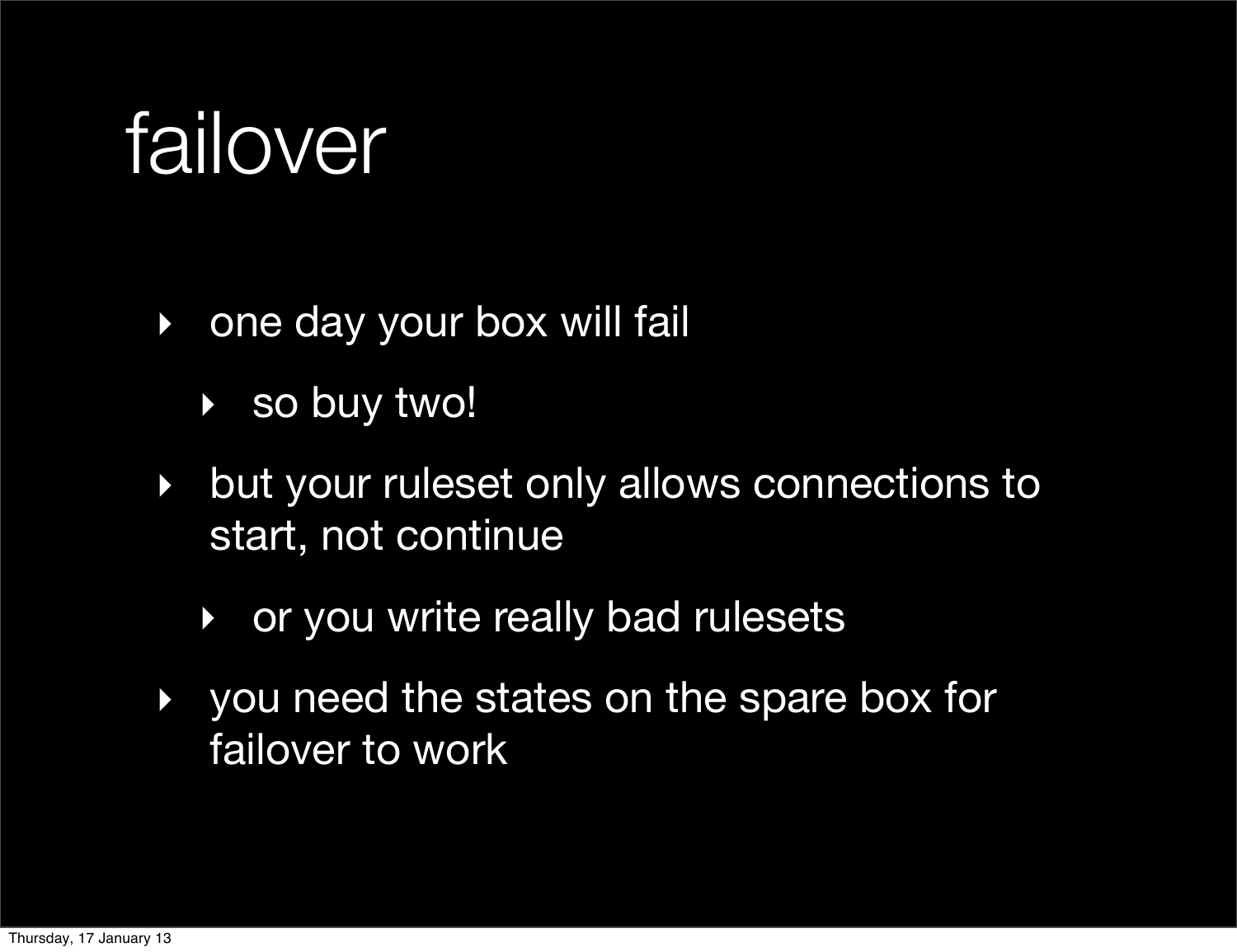## what is pfsync?

- **If pfsync was invented to sync states between** pf firewalls over the network
- ‣ does not concern itself with active/passive roles or directing failover, all peers are equal
- ‣ as states change in pf, pfsync is told and builds packets it transmits to peers
- ‣ pfsync merges updates from packets into the local state tree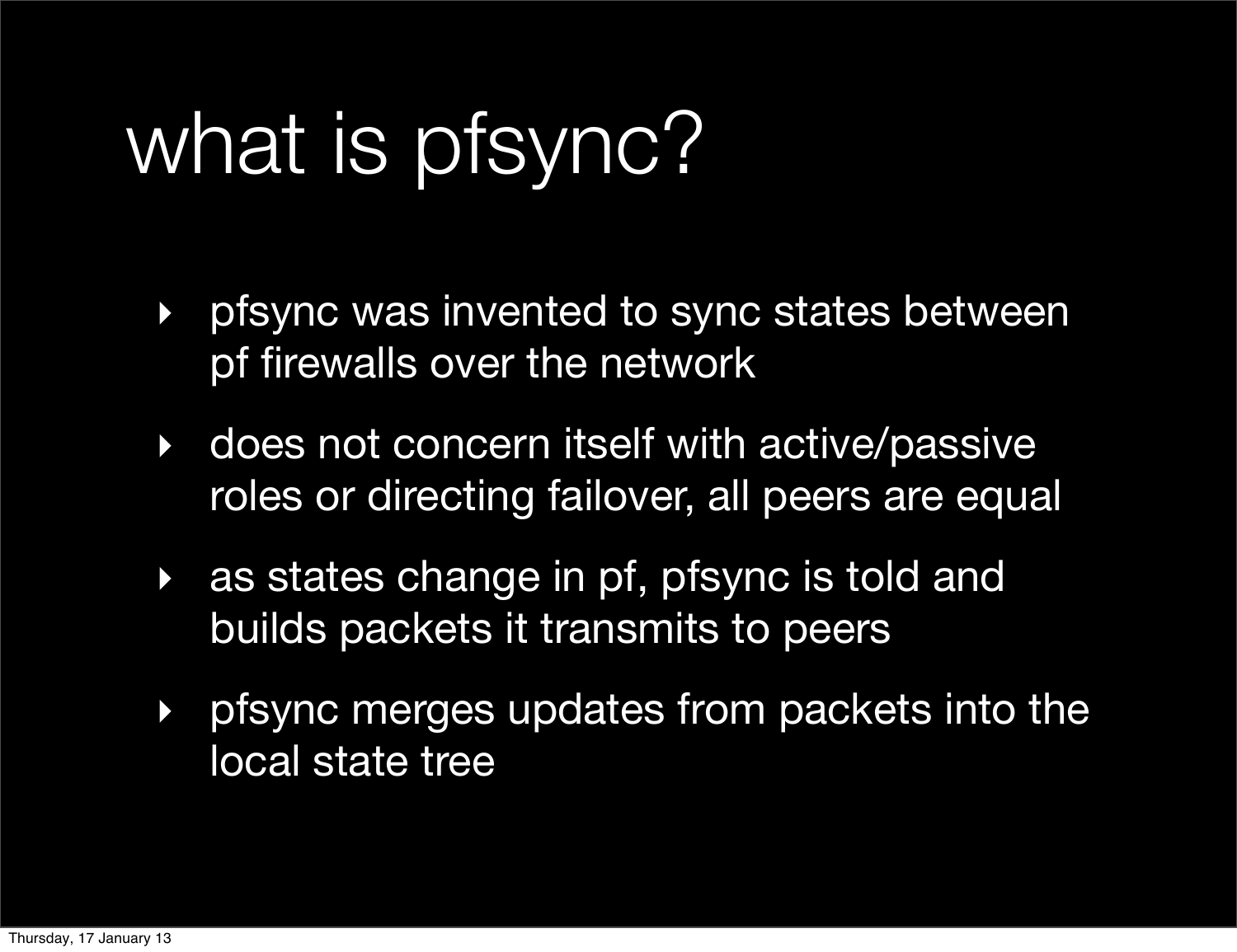## what is pfsync?

- ‣ initial versions were rudimentary
- ‣ now does ipsec tdb sync for gateway failover
	- ‣ plans to sync other flows (ppp things?)
- ‣ big rewrite two years ago to allow activeactive to work plus free code speedups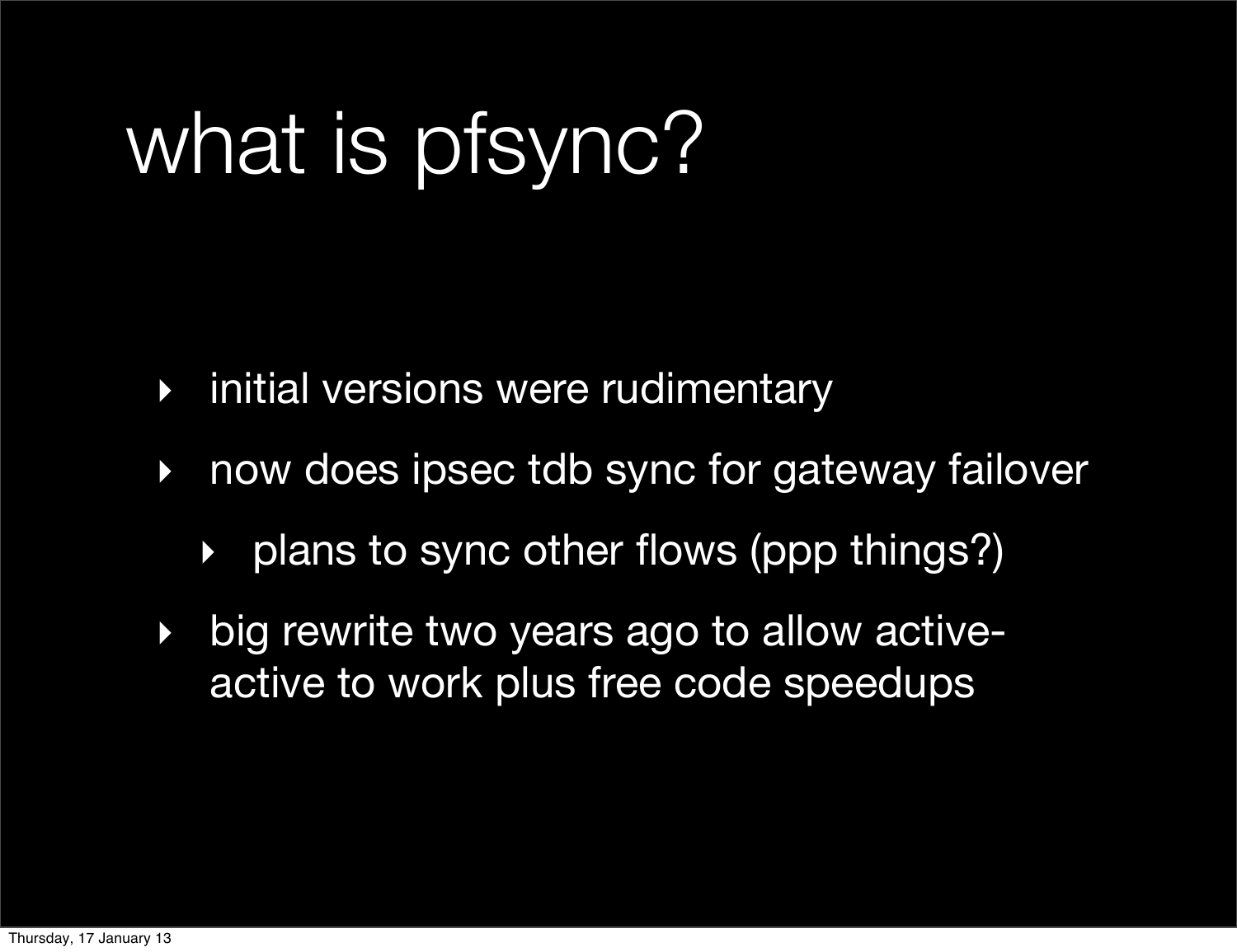## pfsync in action

- ‣ to use you just create the pfsync0 interface
	- ‣ it is an interface so there's something to manage, not as a transport for packets
- and tell it which network interface to use to tx and rx packets
	- ‣ make sure pf allows pfsync packets too...
- it is your job to keep the rulesets in sync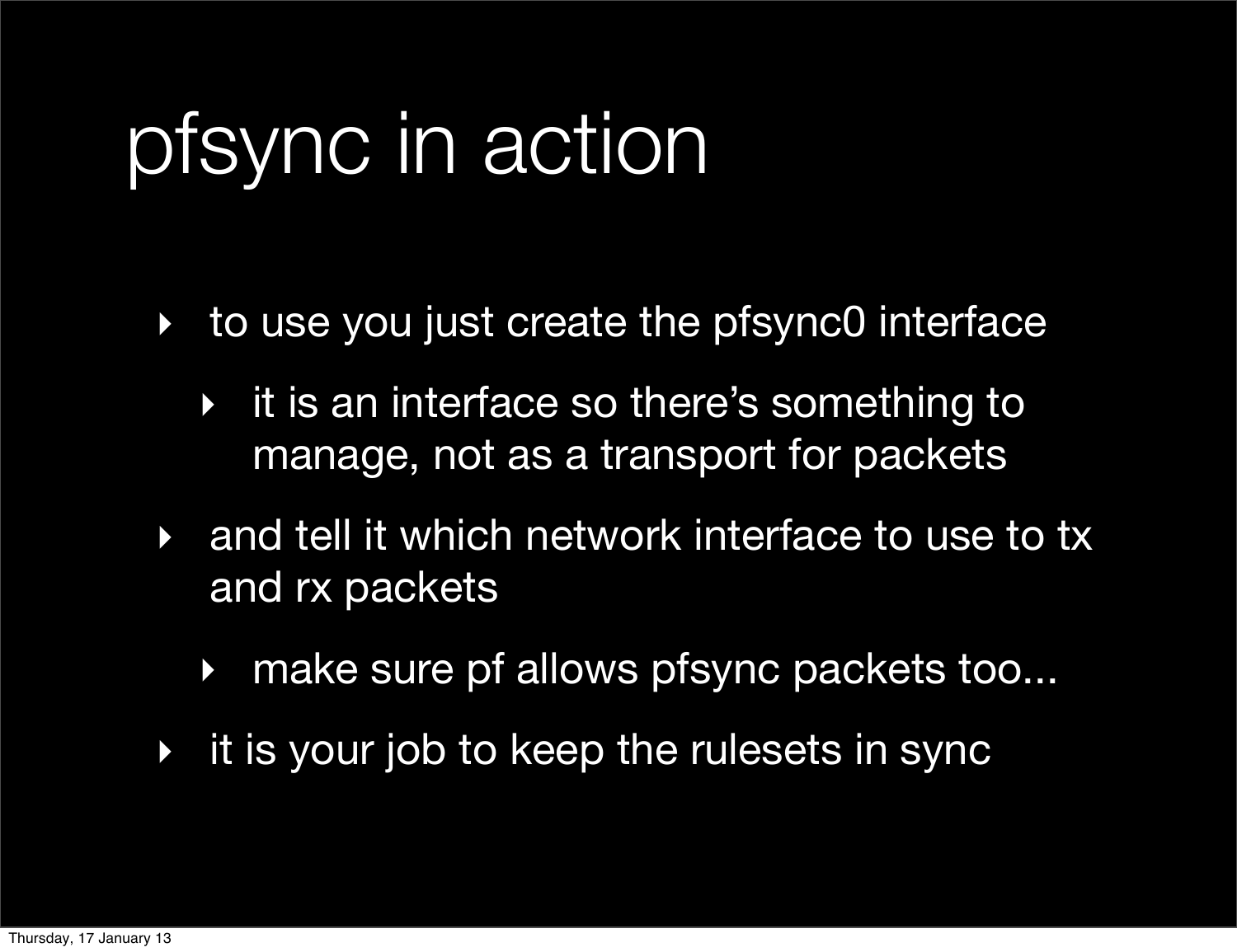## pfsync in action: carp(4)

- ‣ generally use carp(4) to prioritise firewalls
	- ‣ Common Address Redundancy Protocol
	- ‣ lets hosts share IPs on Ethernet interfaces
	- ‣ carp master gets the packets until it fails or the backup assumes higher priority
	- ‣ can use ifstated(8) to failover other interfaces based on carp on other nets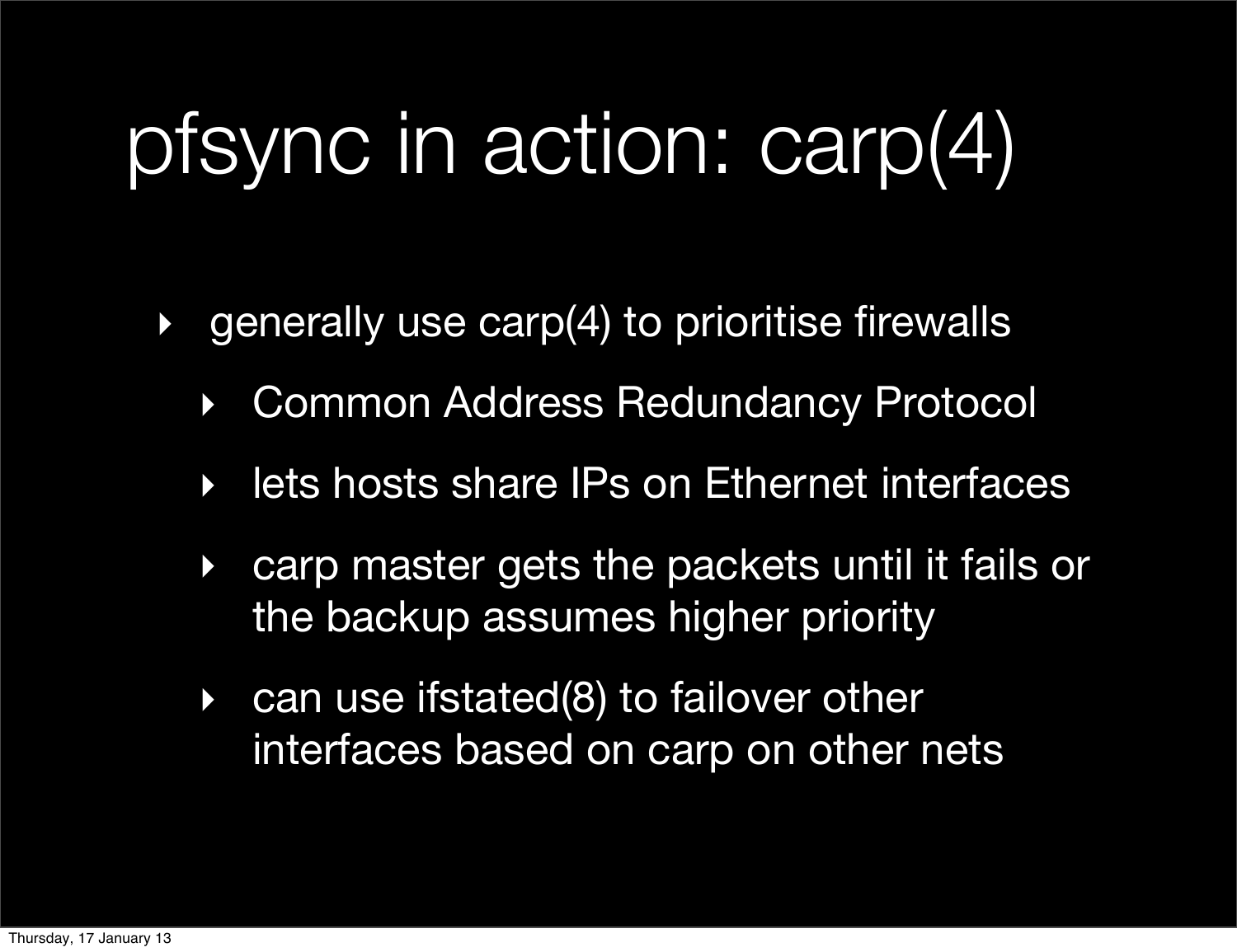### pfsync in action

# ifconfig pfsync0 create # ifconfig pfsync0 syncdev bnx0

# ifconfig pfsync0 maxupd 128 # ifconfig pfsync0 defer

# ifconfig -g carp carpdemote 10 # ifconfig -g carp -carpdemote 10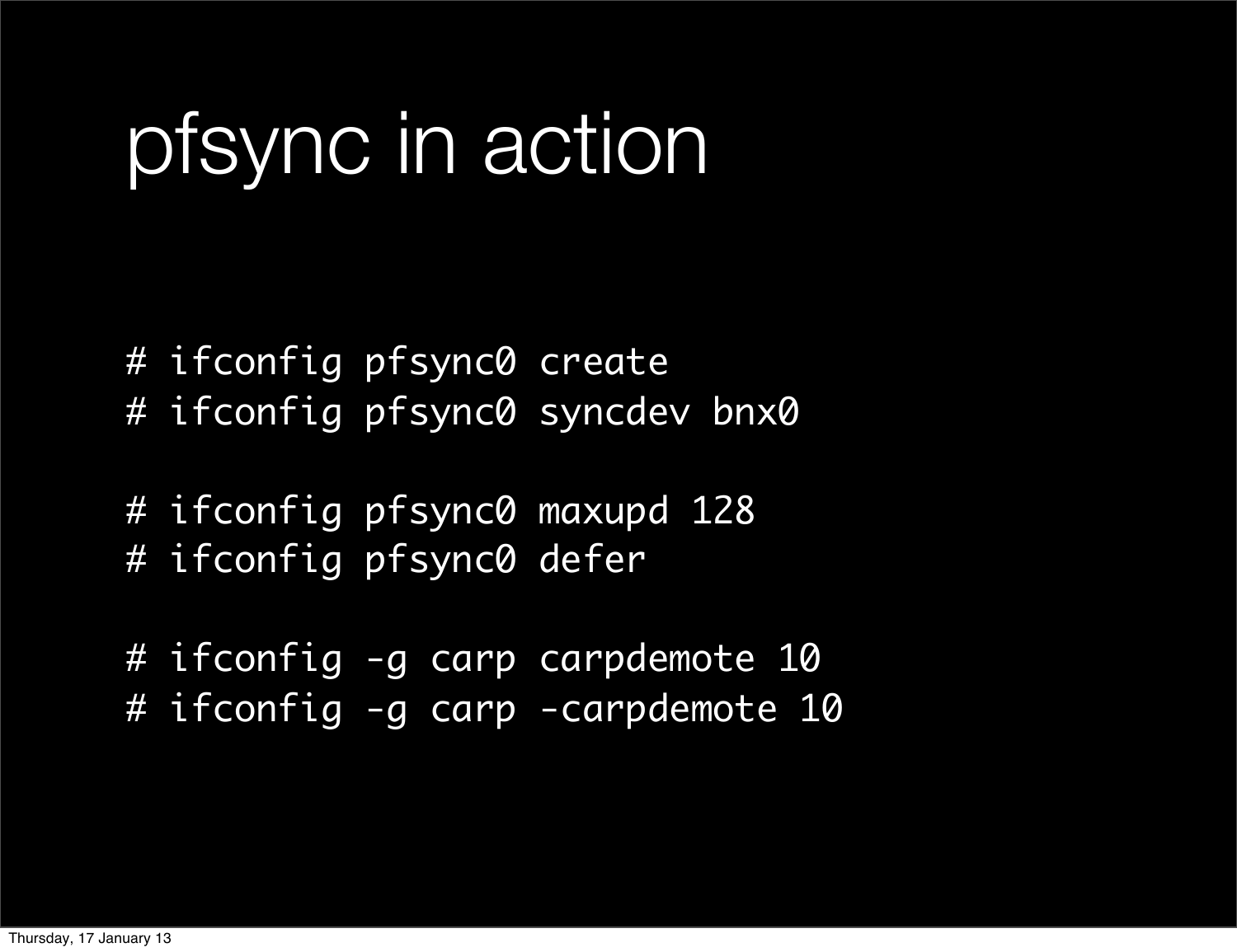### pfsync in action

\$ ifconfig pfsync0 pfsync0: flags=41<UP,RUNNING> mtu 1500 priority: 0 pfsync: syncdev: bnx0 maxupd: 128 defer: on groups: carp pfsync \$ ifconfig carp381 carp381: flags=8843<UP,BROADCAST,RUNNING,SIMPLEX,MULTICAST> mtu 1500 lladdr 00:00:5e:00:01:51 description: staff servers priority: 0 carp: MASTER carpdev vlan381 vhid 81 advbase 1 advskew 192 groups: carp status: master inet6 fe80::200:5eff:fe00:151%carp381 prefixlen 64 scopeid 0x73 inet 130.102.76.62 netmask 0xffffffc0 broadcast 130.102.76.63 \$ ifconfig -g carp carp: carp demote count 10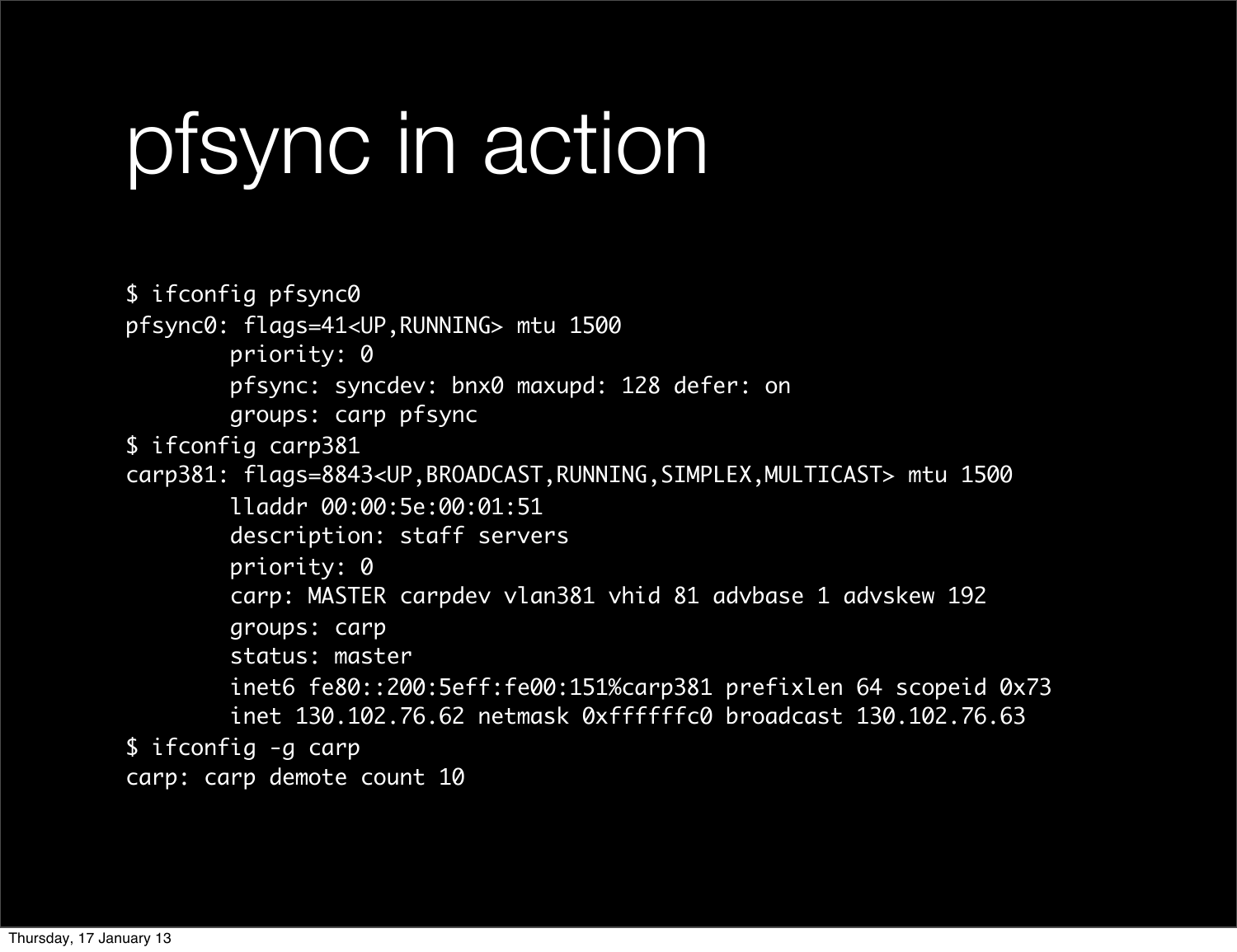#### pfsync at home

- ‣ two firewalls at home could (should?) be considered overkill
- ‣ but pfsync gives you a serialised representation of a pf state which you can now put on disk...
- ‣ so you can patch kernels without losing irc

```
on shutdown:
# /sbin/pfctl -S /etc/pf.states
on boot:
# /sbin/pfctl -L /etc/pf.states
```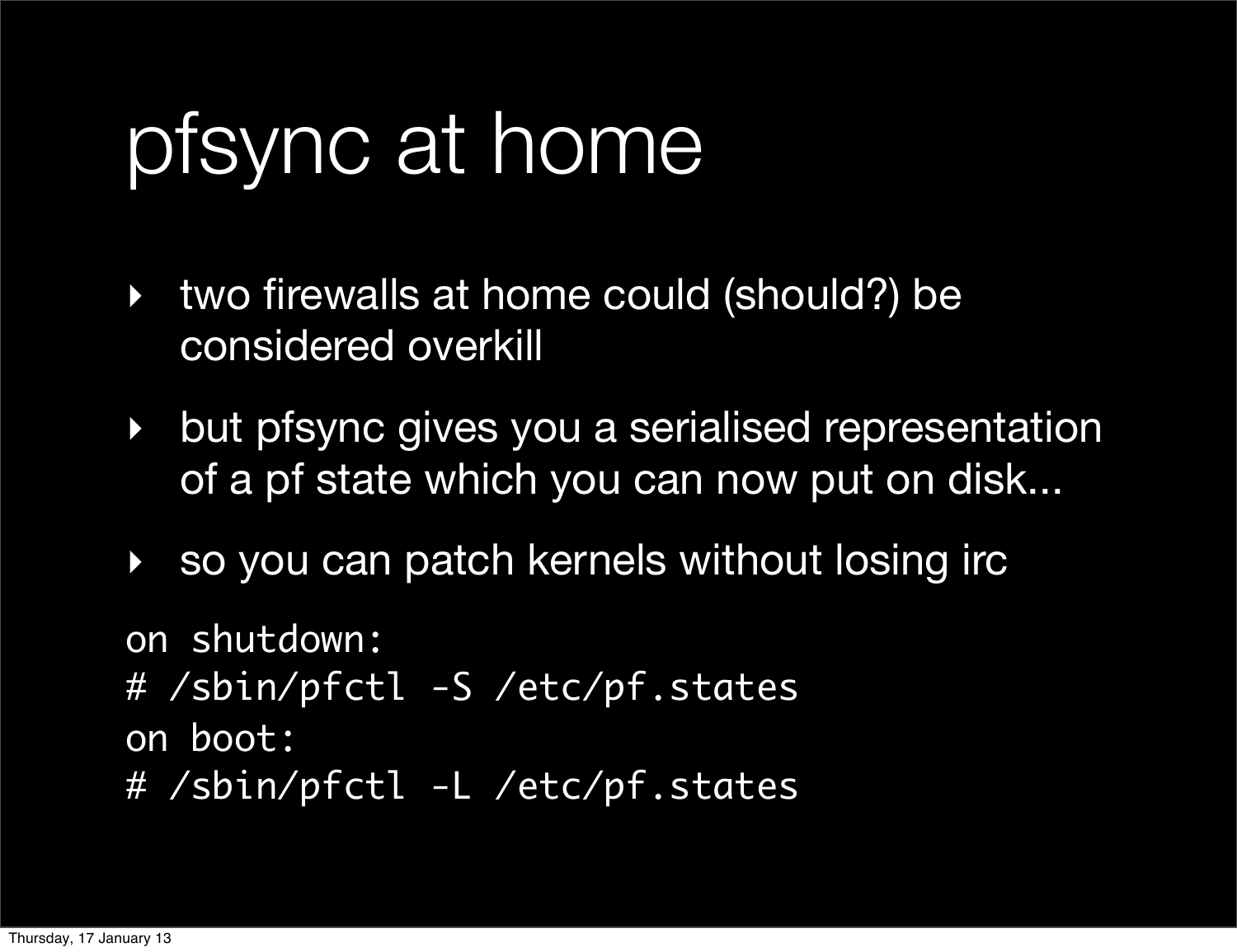### pfsync at work

- static ips and a single default route
- ‣ two firewalls with pfsync between them
- **Earp(4) on inside and outside**
- ‣ graceful failover via ifconfig carpdemote
- when the master fails the backup firewalls carp interfaces come up and get the traffic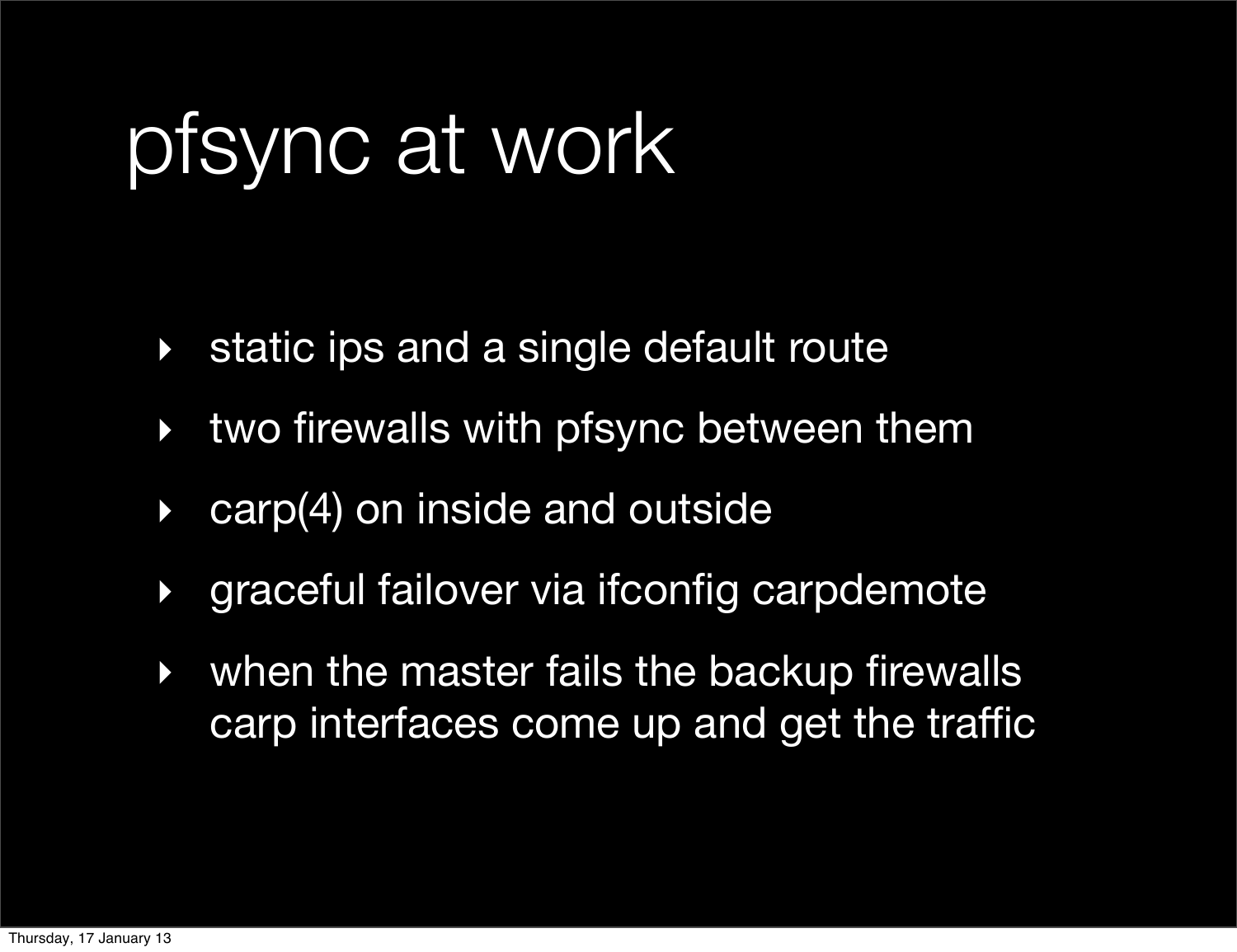### pfsync at my work

- ‣ 3 physical interfaces
	- $\rightarrow$  10G + 1G in failover trunk
	- ‣ 1G dedicated to pfsync traffic
- ‣ 60ish internal networks on separate vlans
	- ‣ carp interfaces on vlans on trunk
- ‣ 2 external links
	- ‣ vlans on trunk with ospf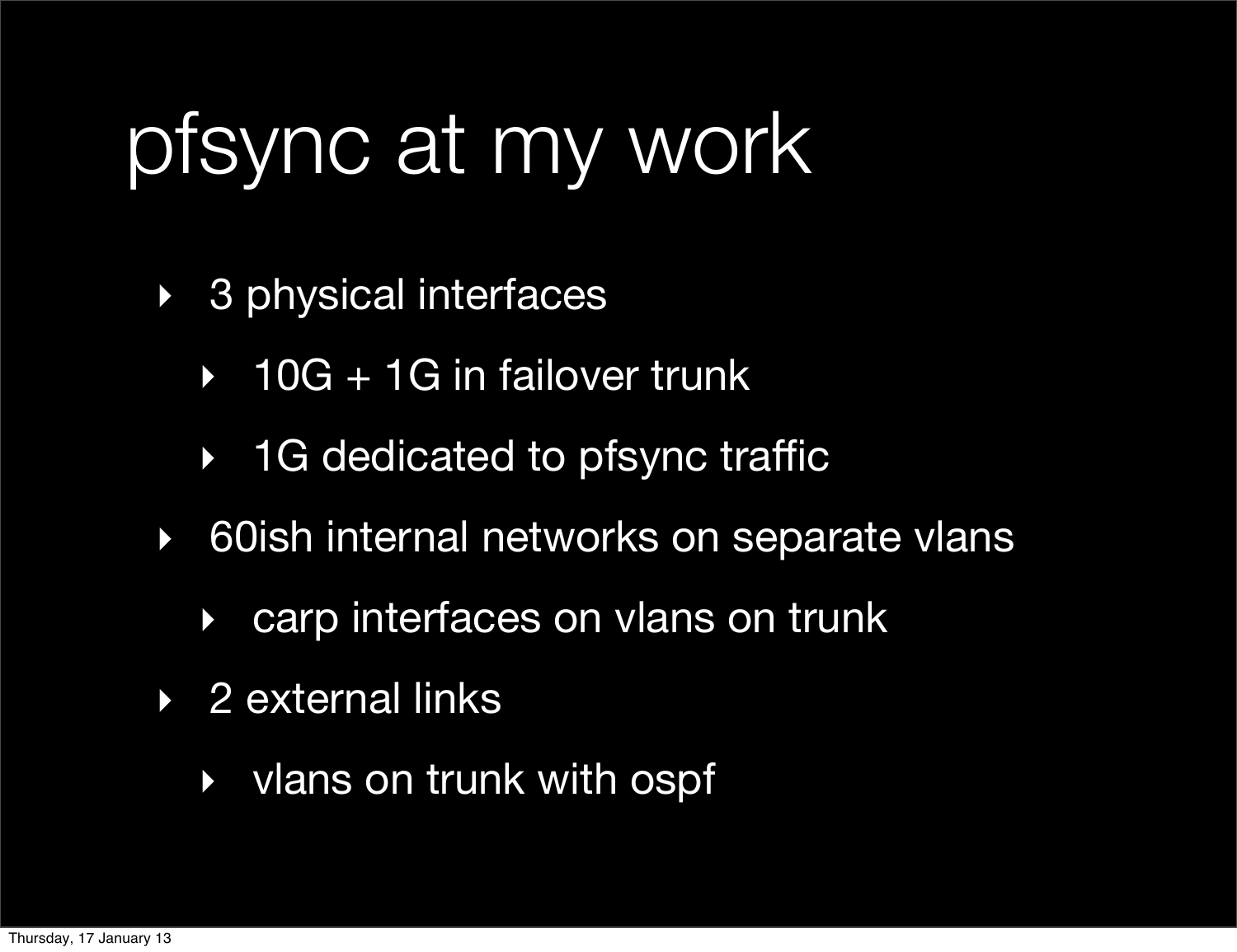## Open Shortest Path First

- ‣ openbsd has its own routing daemons
	- ‣ ospfd, ospf6d, bgpd, ripd, ldpd...
- ‣ ospfd advertises routes on up interfaces
	- ‣ carp is up when master, down when backup
- ‣ carp changes move route advertisements
- ‣ ospf provides upstream failure detection
	- ‣ ospf can demote carp if upstreams are gone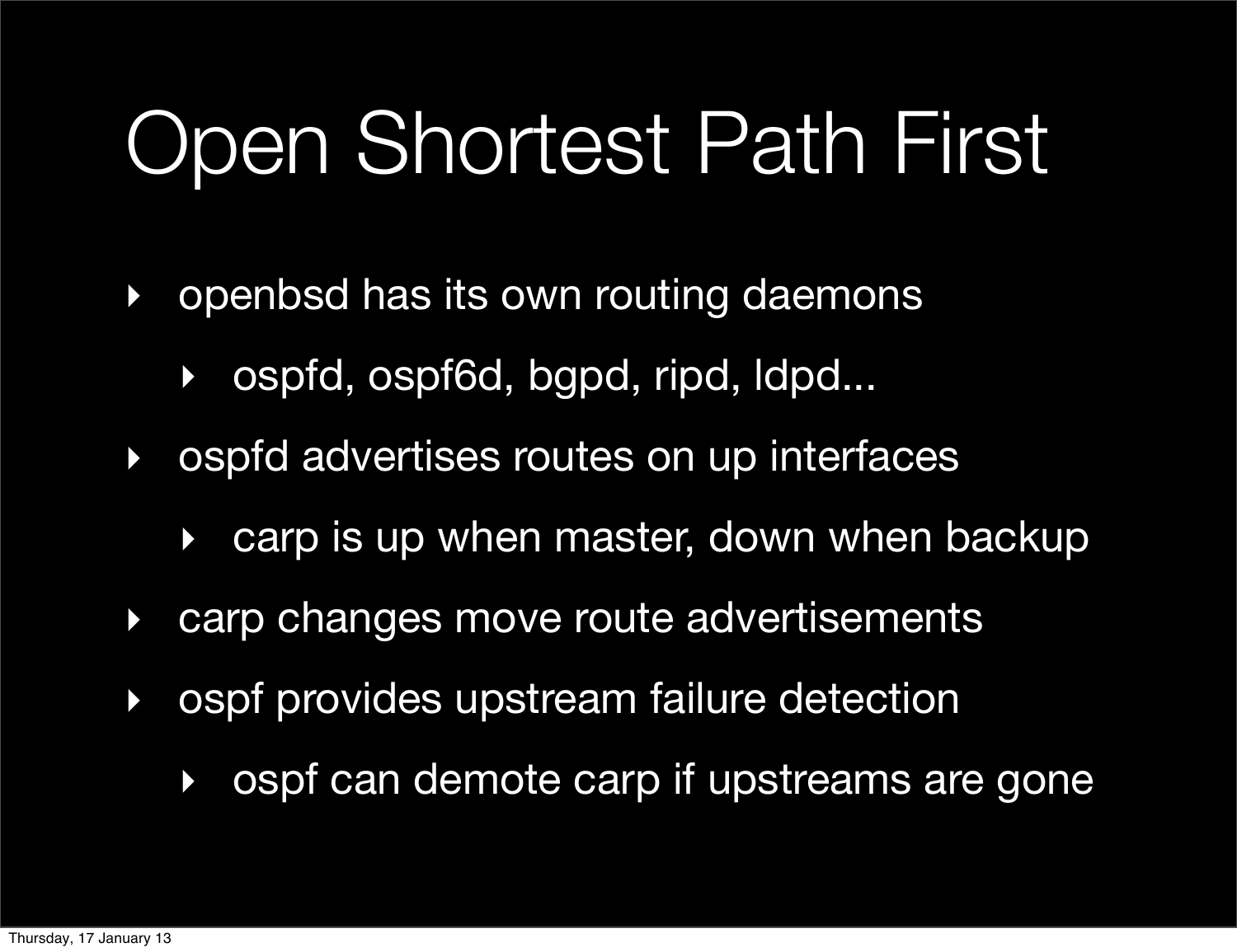#### ospfd.conf

```
area 0.0.0.2 {
         demote carp 10
         interface vlan363 {
                  auth-type crypt
                  auth-md 1 Ust4ReJ59dnAVogG
                  auth-md-keyid 1
         }
         interface vlan364 {
                  auth-type crypt
                  auth-md 1 r5Sy6ubyyHZaiMDB
                  auth-md-keyid 1
         }
         interface carp70 { passive }
         interface carp72 { passive }
}
```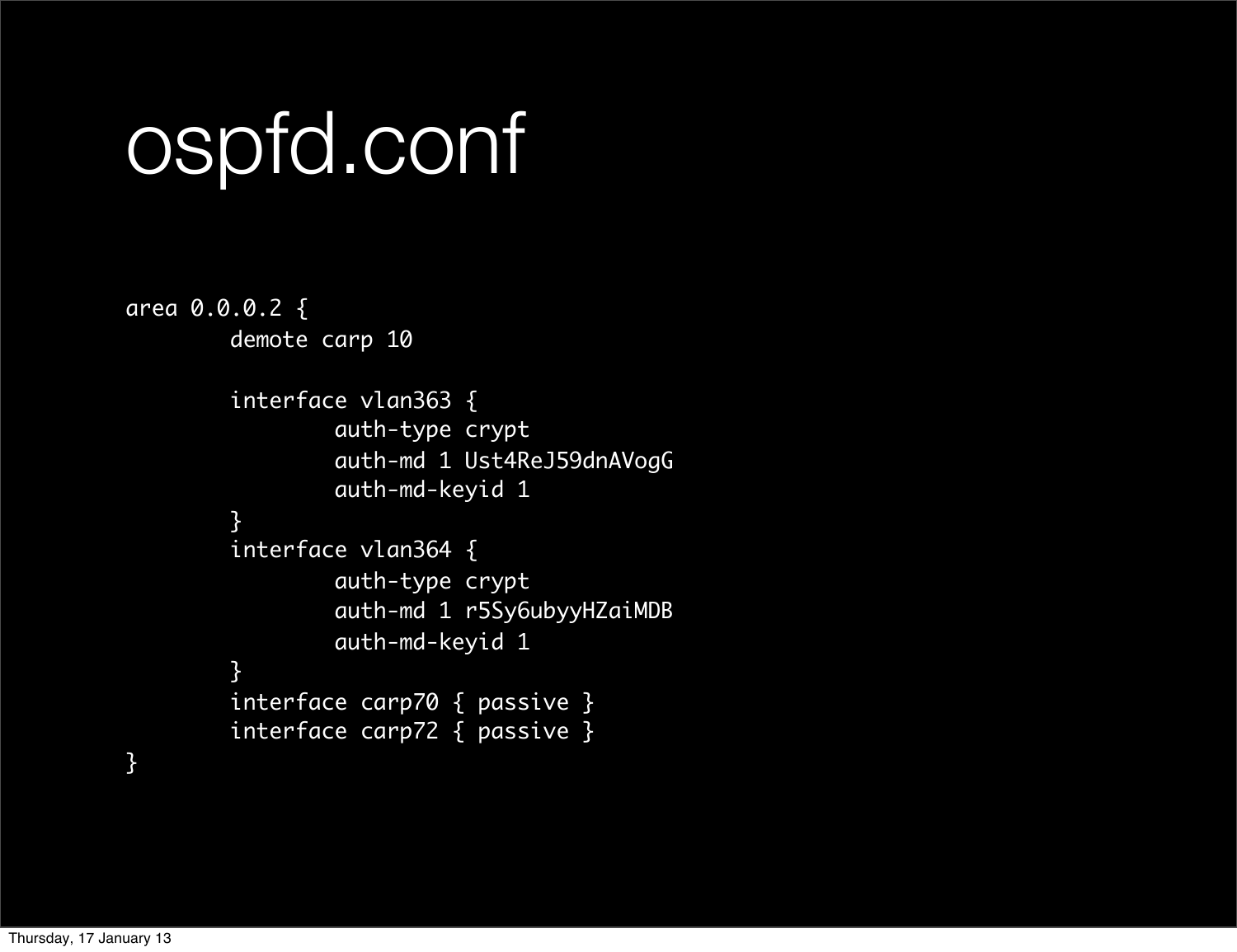### **ospfd**

- ‣ passive interfaces are members of the area, but don't talk ospf
- ‣ ospf default dead time is 30sec with 10sec hello intervals, ie, ~35sec failovers
	- ▶ we have a hack for ~1sec failovers

 router-dead-time minimal fast-hello-interval msec 250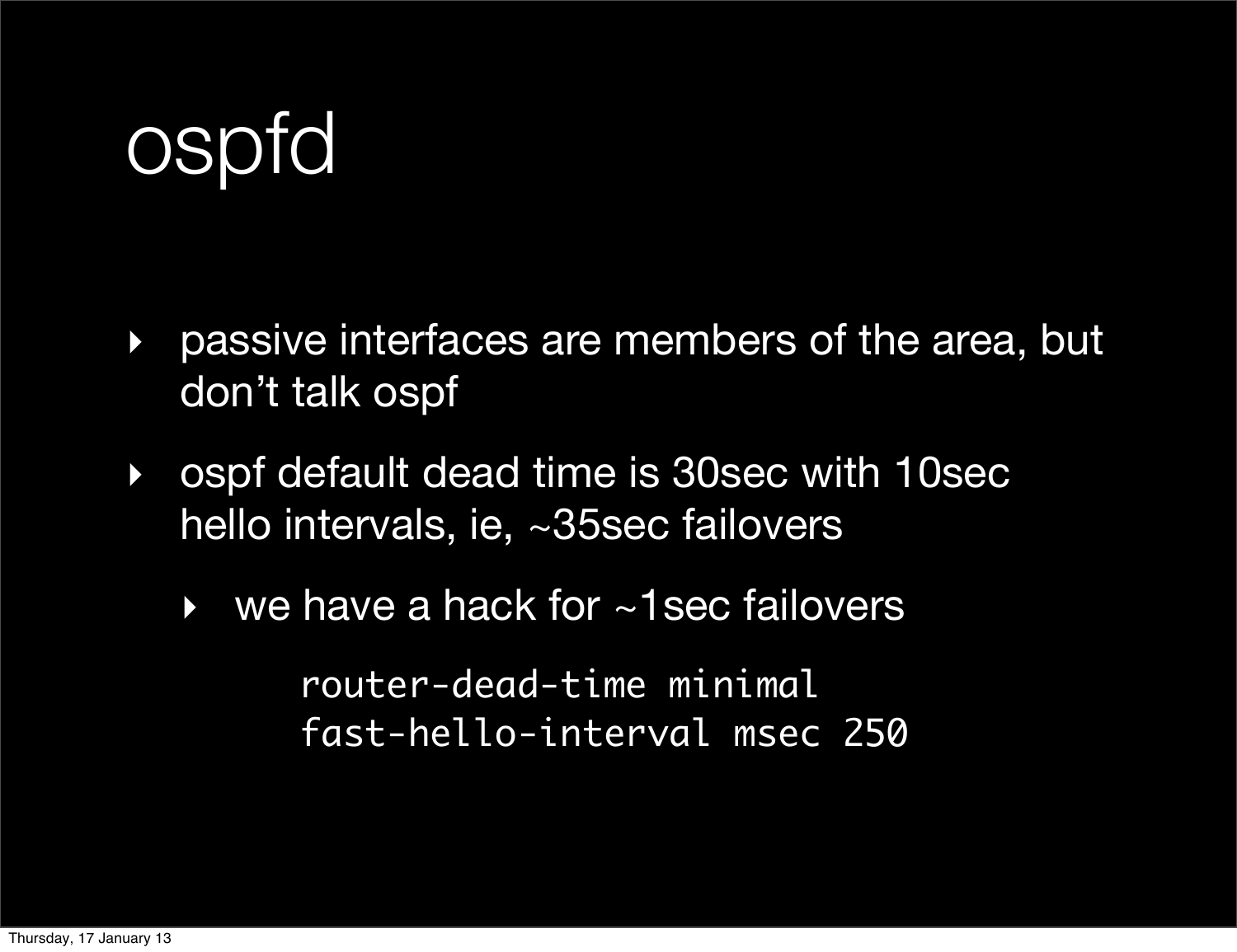## pfsync at my work

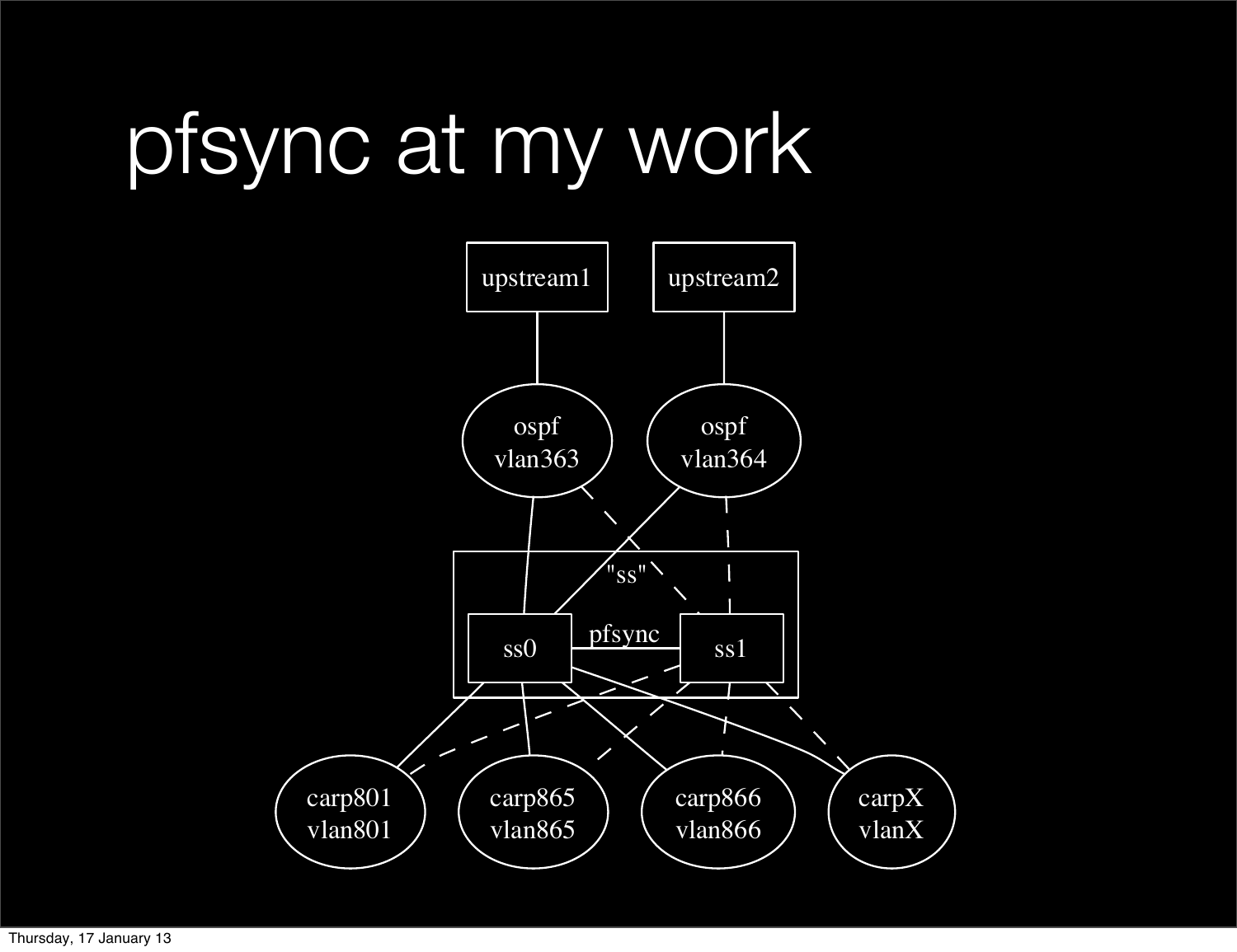#### pfsync caveats

- ‣ connections terminating on a firewall cannot be usefully synced because the socket and app state isn't transported
	- ‣ sucks for proxies (eg, ftp-proxy)
- high speed connections over two peers are limited because of the pfsync mitigation
- ‣ still some newer pf features that aren't represented in the pfsync messages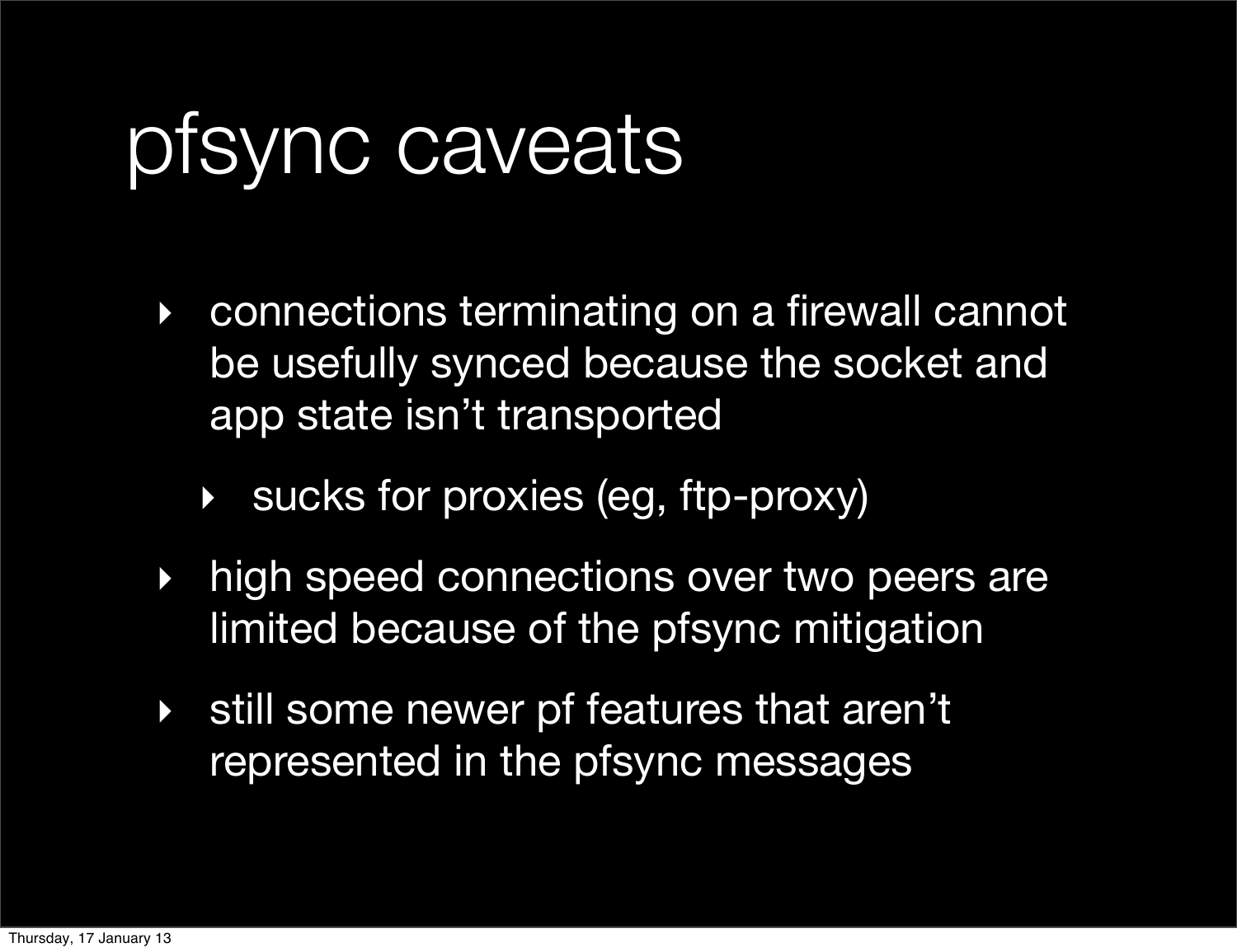## pf and pfsync and ...

- ‣ this is just how we (and others) use it
- ‣ there are a lot more tools and ways to mix them
	- ‣ bgp, relayd (load balancing/dsr), mpls, vrf, vpn